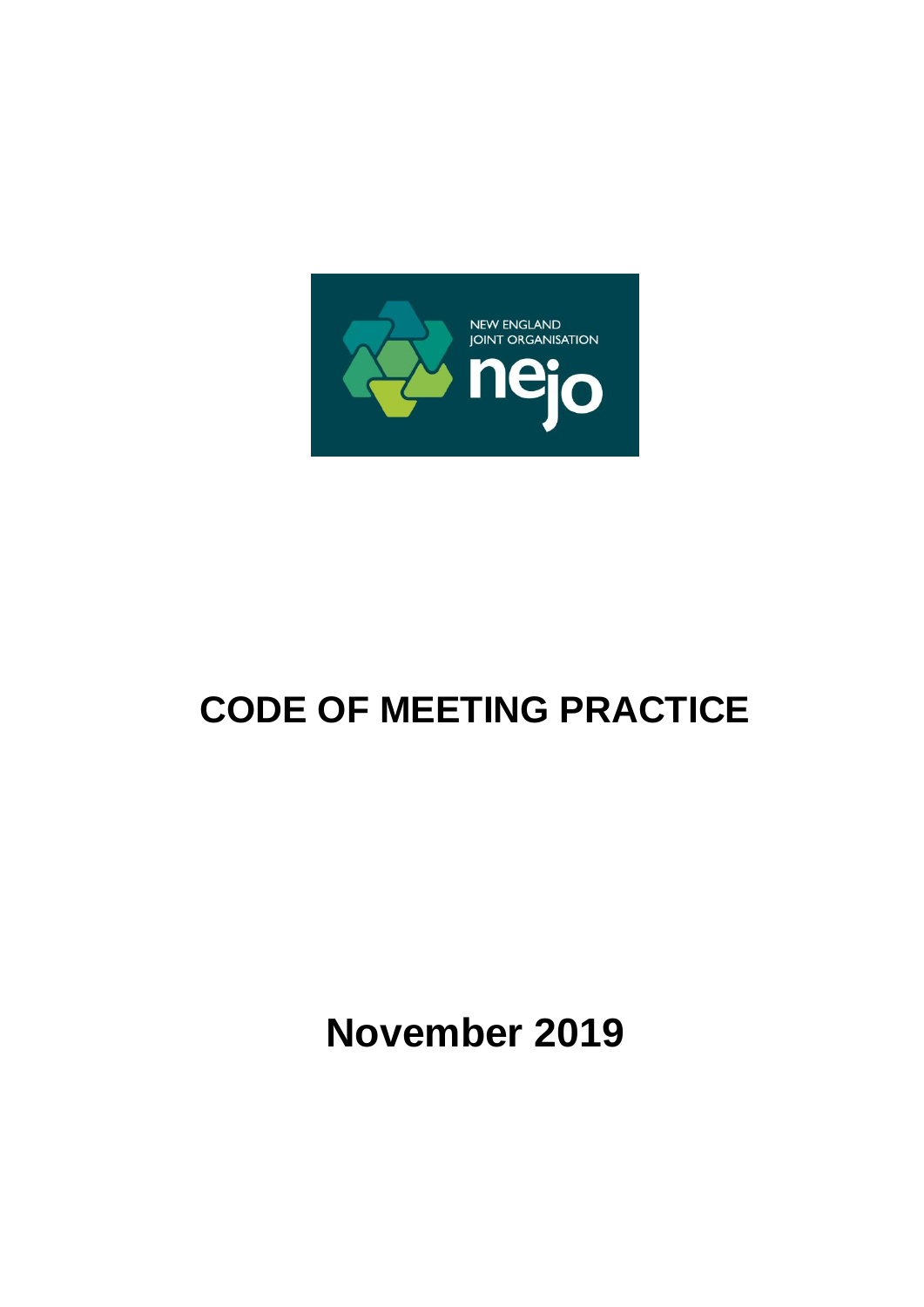# **Table of Contents**

| 1  |  |
|----|--|
| 2  |  |
| 3  |  |
| 4  |  |
| 5  |  |
| 6  |  |
| 7  |  |
| 8  |  |
| 9  |  |
| 10 |  |
| 11 |  |
| 12 |  |
| 13 |  |
| 14 |  |
| 15 |  |
| 16 |  |
| 17 |  |
| 18 |  |
| 19 |  |
| 20 |  |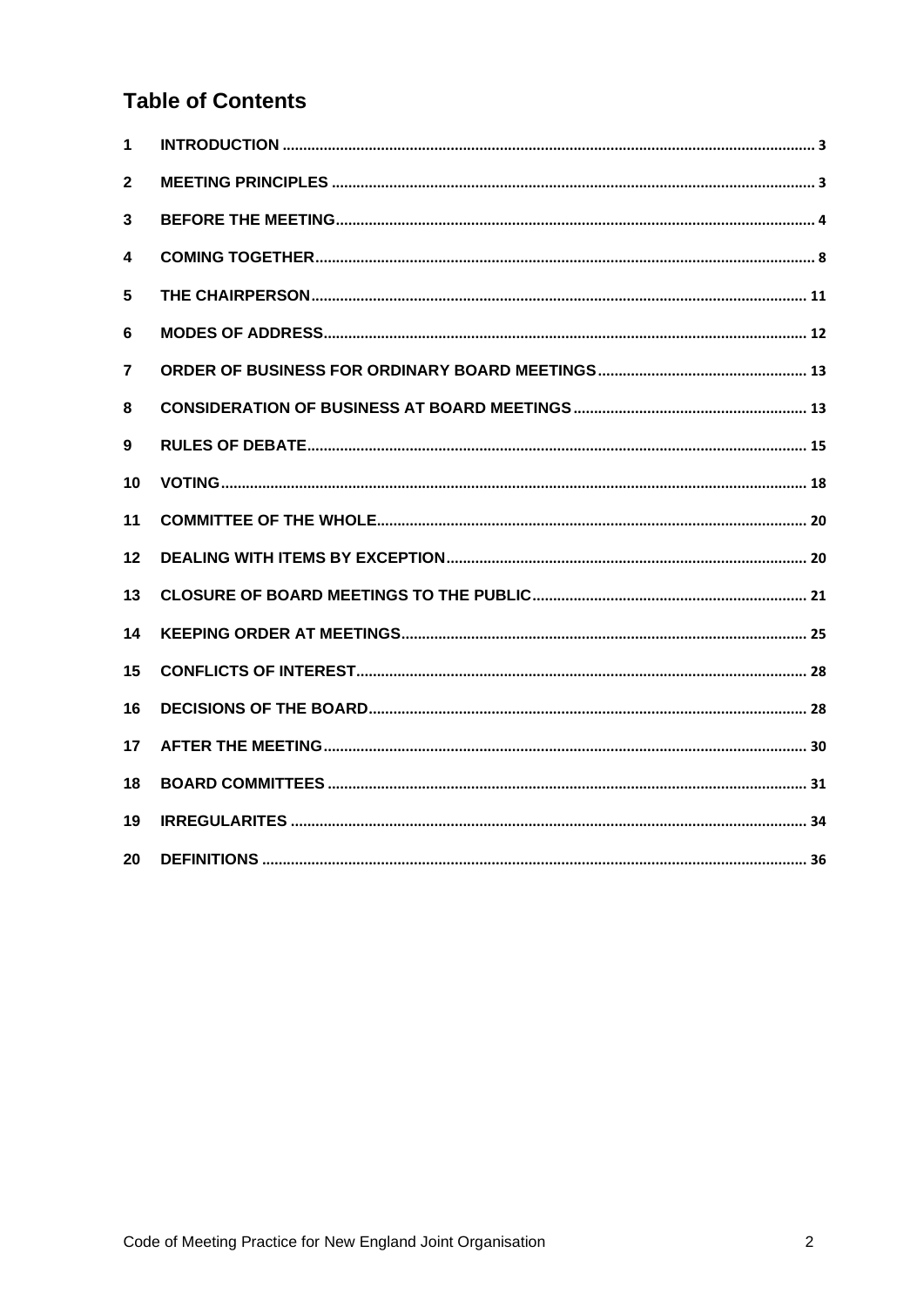# <span id="page-2-0"></span>**1 INTRODUCTION**

This Model Code of Meeting Practice for Local Councils in NSW (the Model Meeting Code) is made under section 360 of the *Local Government Act 1993* (the Act) and the *Local Government (General) Regulation 2005* (the Regulation).

This code applies to all meetings of boards and committees of boards of which all the members are voting representatives (committees of board). Board committees whose members include persons other than voting representatives may adopt their own rules for meetings unless the board determines otherwise.

Boards must adopt a code of meeting practice that incorporates the mandatory provisions of the Model Meeting Code.

A board's adopted code of meeting practice may also incorporate the non-mandatory provisions of the Model Meeting Code and other supplementary provisions. However, a code of meeting practice adopted by a board must not contain provisions that are inconsistent with the mandatory provisions of this Model Meeting Code.

The provisions of the Model Meeting Code that are not mandatory are indicated in red font.

A board and a committee of the board of which all the members are voting representatives must conduct its meetings in accordance with the code of meeting practice adopted by the board.

### <span id="page-2-1"></span>**2 MEETING PRINCIPLES**

2.1 Board and committee meetings should be:

*Transparent:* Decisions are made in a way that is open and accountable.

- *Informed:* Decisions are made based on relevant, quality information.
- *Inclusive*: Decisions respect the diverse needs and interests of the local community.
- *Principled*: Decisions are informed by the principles prescribed under Chapter 3 of the Act.
- *Trusted*: The community has confidence that voting representatives and staff act ethically and make decisions in the interests of the whole community.
- *Respectful*: Voting representatives, staff and meeting attendees treat each other with respect.
- *Effective*: Meetings are well organised, effectively run and skilfully chaired.
- *Orderly*: Voting representatives, staff and meeting attendees behave in a way that contributes to the orderly conduct of the meeting.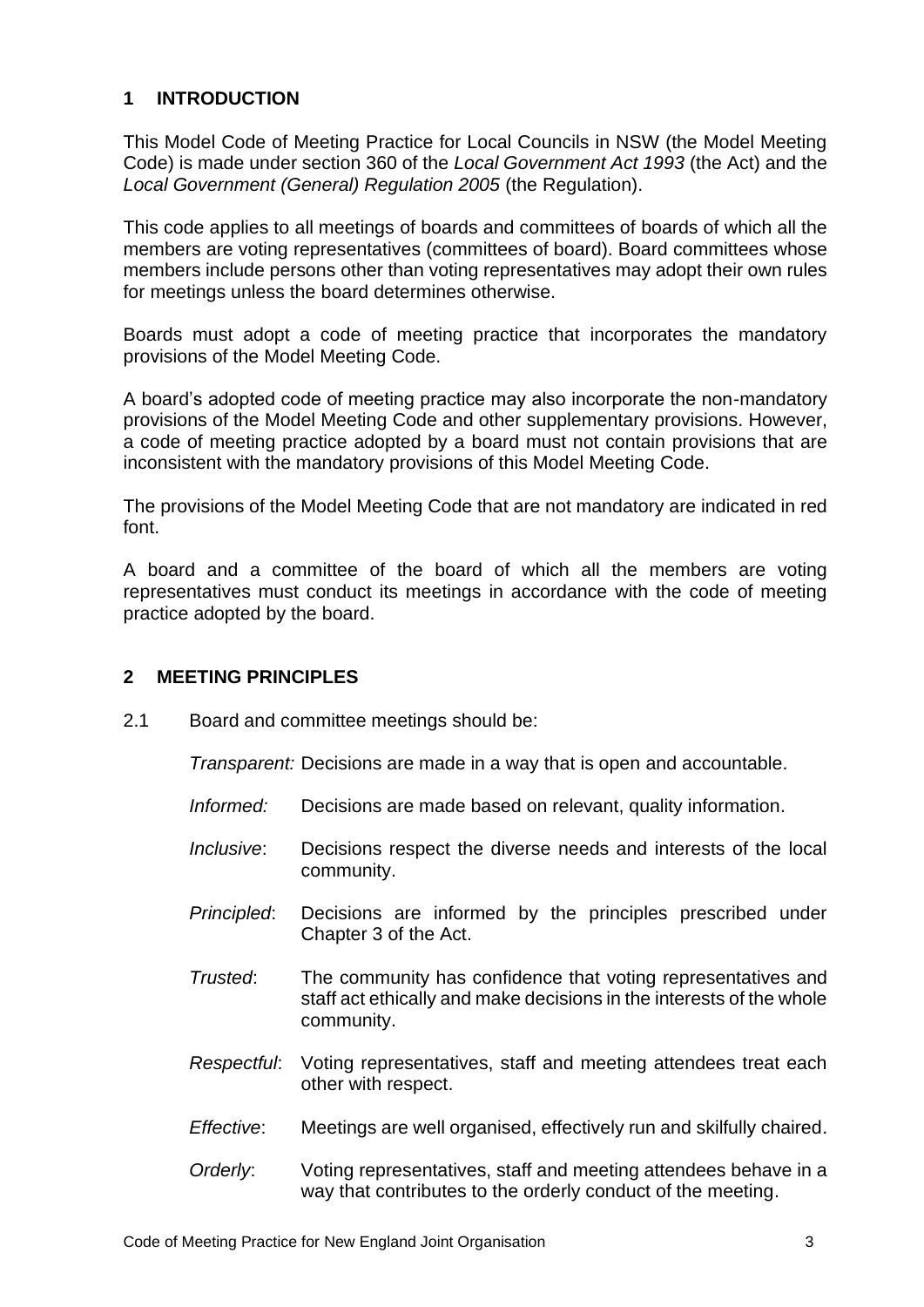# <span id="page-3-0"></span>**3 BEFORE THE MEETING**

### Timing of ordinary board meetings

3.2 The board shall, by resolution, set the frequency, time, date and place of its ordinary meetings.

### **Note: Boards must use either clause 3.1 or 3.2**

**Note: Under section 365 of the Act, boards are required to meet at least ten (10) times each year, each time in a different month unless the Minister for Local Government has approved a reduction in the number of times that a board is required to meet each year under section 365A.**

**Note: Under section 396 of the Act, county boards are required to meet at least four (4) times each year.**

**Note: Under section 400T of the Act, boards of joint organisations are required to meet at least four (4) times each year, each in a different quarter of the year.**

### Extraordinary meetings

3.3 If the chairperson receives a request in writing, signed by at least two (2) voting representatives, the chairperson must call an extraordinary meeting of the board to be held as soon as practicable, but in any event, no more than fourteen (14) days after receipt of the request. The chairperson can be one of the two voting representatives requesting the meeting.

### **Note: Clause 3.3 reflects section 366 of the Act.**

#### Notice to the public of board meetings

3.4 The board must give notice to the public of the time, date and place of each of its meetings, including extraordinary meetings and of each meeting of committees of the board.

### **Note: Clause 3.4 reflects section 9(1) of the Act.**

- 3.5 For the purposes of clause 3.4, notice of a meeting of the board and of a committee of board is to be published before the meeting takes place. The notice must be published on the board's website, and in such other manner that the board is satisfied is likely to bring notice of the meeting to the attention of as many people as possible.
- 3.6 For the purposes of clause 3.4, notice of more than one (1) meeting may be given in the same notice.

#### Notice to voting representatives of ordinary board meetings

3.7 The executive officer must send to each voting representative, at least three (3) days before each meeting of the board, a notice specifying the time, date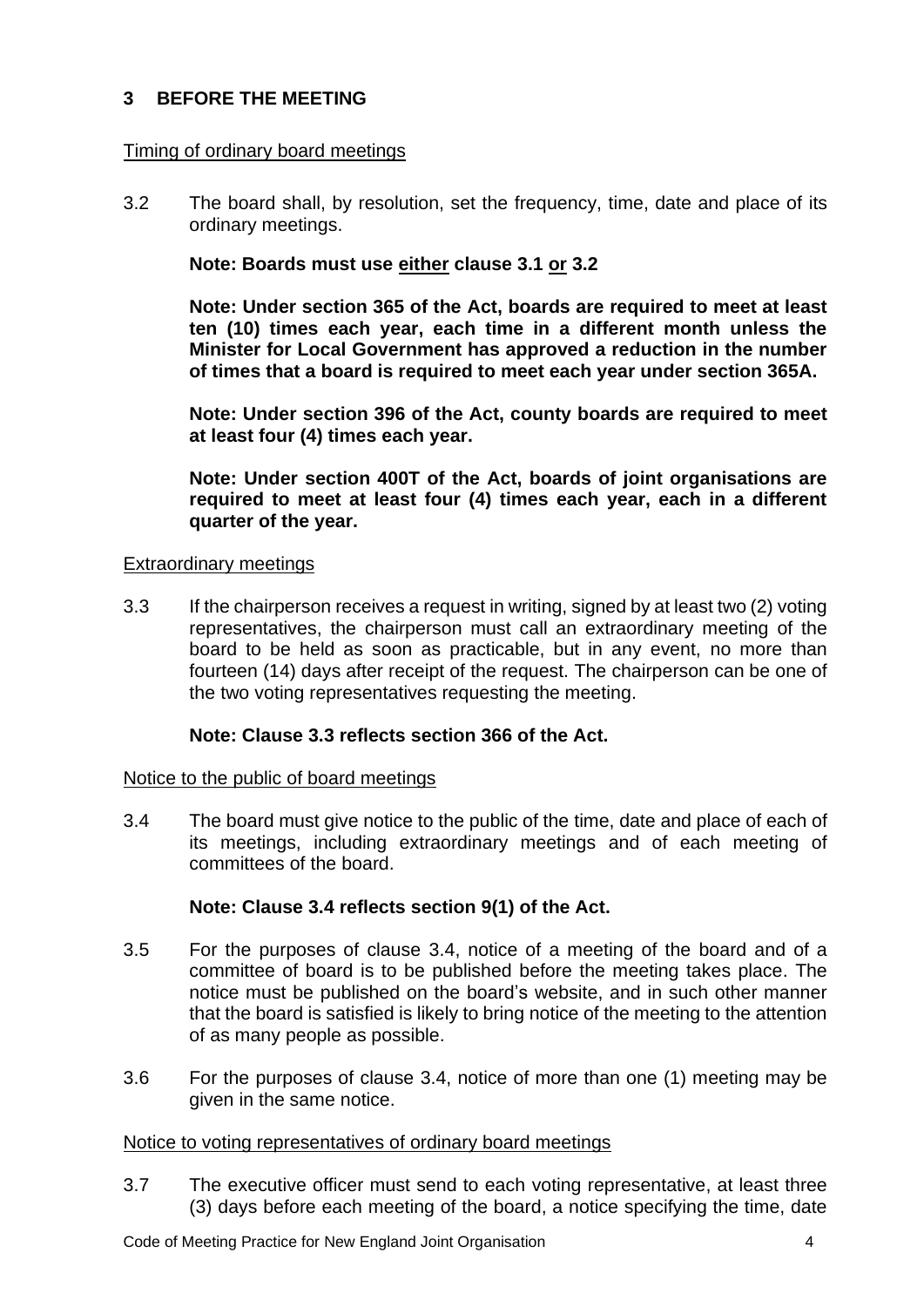and place at which the meeting is to be held, and the business proposed to be considered at the meeting.

# **Note: Clause 3.7 reflects section 367(1) of the Act.**

3.8 The notice and the agenda for, and the business papers relating to, the meeting may be given to voting representatives in electronic form, but only if all voting representatives have facilities to access the notice, agenda and business papers in that form.

## **Note: Clause 3.8 reflects section 367(3) of the Act.**

### Notice to voting representatives of extraordinary meetings

3.9 Notice of less than three (3) days may be given to voting representatives of an extraordinary meeting of the board in cases of emergency.

### **Note: Clause 3.9 reflects section 367(2) of the Act.**

### Giving notice of business to be considered at board meetings

- 3.10 A voting representative may give notice of any business they wish to be considered by the board at its next ordinary meeting by way of a notice of motion. To be included on the agenda of the meeting, the notice of motion must be in writing and must be submitted to **the board ten** business days before the meeting is to be held.
- 3.11 A voting representative may, in writing to the executive officer, request the withdrawal of a notice of motion submitted by them prior to its inclusion in the agenda and business paper for the meeting at which it is to be considered.
- 3.12 If the executive officer considers that a notice of motion submitted by a voting representative for consideration at an ordinary meeting of the board has legal, strategic, financial or policy implications which should be taken into consideration by the meeting, the executive officer may prepare a report in relation to the notice of motion for inclusion with the business papers for the meeting at which the notice of motion is to be considered by the board.
- 3.13 A notice of motion for the expenditure of funds on works and/or services other than those already provided for in the board's current adopted operational plan must identify the source of funding for the expenditure that is the subject of the notice of motion. If the notice of motion does not identify a funding source, the executive officer must either:
	- (a) prepare a report on the availability of funds for implementing the motion if adopted for inclusion in the business papers for the meeting at which the notice of motion is to be considered by the board, or
	- (b) by written notice sent to all voting representatives with the business papers for the meeting for which the notice of motion has been submitted, defer consideration of the matter by the board to such a date specified in the notice, pending the preparation of such a report.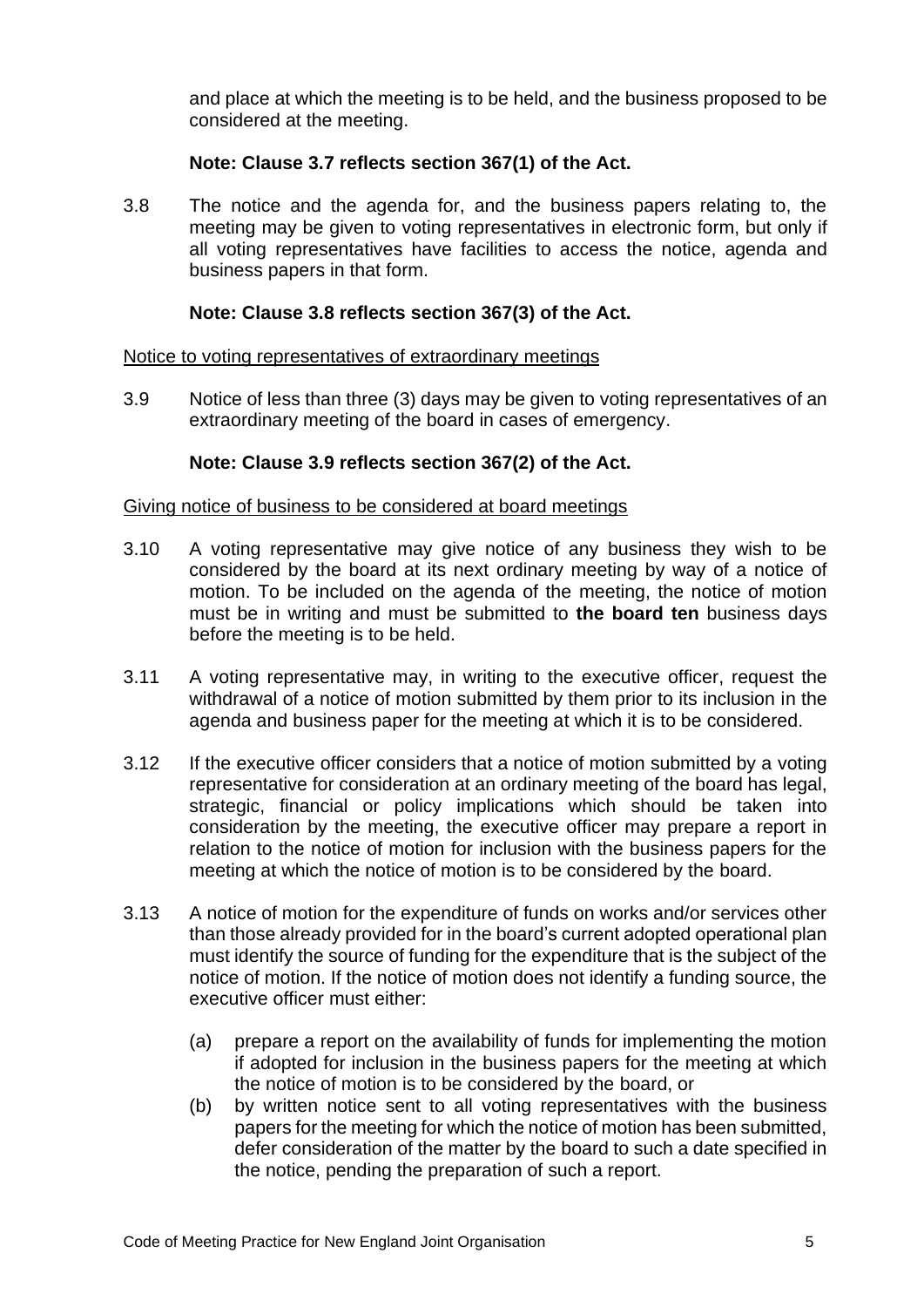### Questions with notice

- 3.14 A voting representative may, by way of a notice submitted under clause 3.10, ask a question for response by the executive officer about the performance or operations of the board.
- 3.15 A voting representative is not permitted to ask a question with notice under clause 3.14 that comprises a complaint against the executive officer or a member of staff of the board, or a question that implies wrongdoing by the executive officer or a member of staff of the board.
- 3.16 The executive officer or their nominee may respond to a question with notice submitted under clause 3.14 by way of a report included in the business papers for the relevant meeting of the board or orally at the meeting.

### Agenda and business papers for ordinary meetings

- 3.17 The executive officer must cause the agenda for a meeting of the board or a committee of the board to be prepared as soon as practicable before the meeting.
- 3.18 The executive officer must ensure that the agenda for an ordinary meeting of the board states:
	- (a) all matters to be dealt with arising out of the proceedings of previous meetings of the board, and
	- (b) if the chairperson is the chairperson any matter or topic that the chairperson proposes, at the time when the agenda is prepared, to put to the meeting, and
	- (c) all matters, including matters that are the subject of staff reports and reports of committees, to be considered at the meeting, and
	- (d) any business of which due notice has been given under clause 3.10.
- 3.19 Nothing in clause 3.18 limits the powers of the chairperson to put a chairperson's minute to a meeting under clause 9.6.
- 3.20 The executive officer must not include in the agenda for a meeting of the board any business of which due notice has been given if, in the opinion of the executive officer, the business is, or the implementation of the business would be, unlawful. The executive officer must report, without giving details of the item of business, any such exclusion to the next meeting of the board.
- 3.21 Where the agenda includes the receipt of information or discussion of other matters that, in the opinion of the executive officer, is likely to take place when the meeting is closed to the public, the executive officer must ensure that the agenda of the meeting:
	- (a) identifies the relevant item of business and indicates that it is of such a nature (without disclosing details of the information to be considered when the meeting is closed to the public), and
	- (b) states the grounds under section 10A(2) of the Act relevant to the item of business.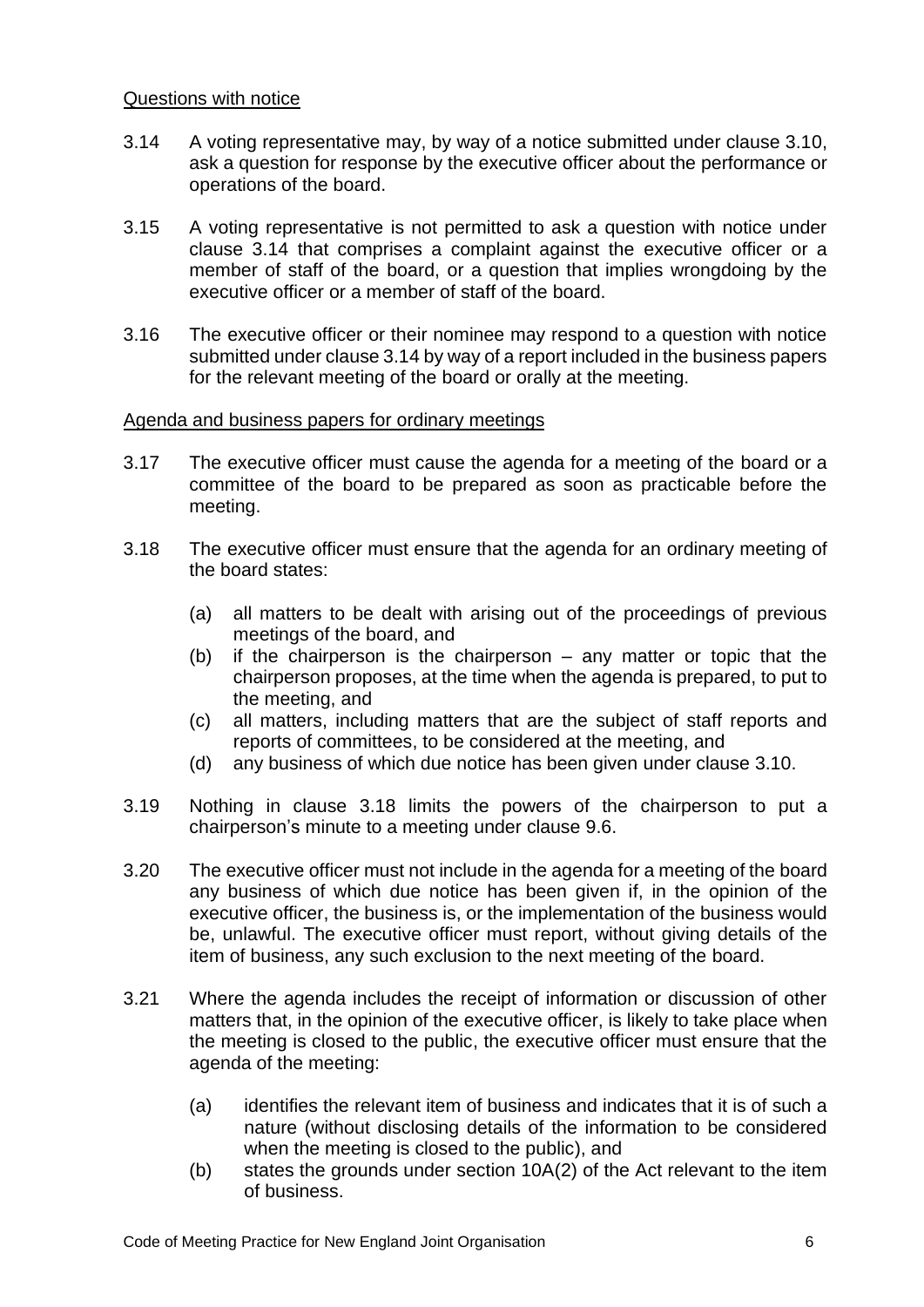# **Note: Clause 3.21 reflects section 9(2A)(a) of the Act.**

3.22 The executive officer must ensure that the details of any item of business which, in the opinion of the executive officer, is likely to be considered when the meeting is closed to the public, are included in a business paper provided to voting representatives for the meeting concerned. Such details must not be included in the business papers made available to the public, and must not be disclosed by a voting representative or by any other person to another person who is not authorised to have that information.

## Availability of the agenda and business papers to the public

3.23 Copies of the agenda and the associated business papers, such as correspondence and reports for meetings of the board and committees of board, are to be published on the board's website, and must be made available to the public for inspection, or for taking away by any person free of charge at the offices of the board, at the relevant meeting and at such other venues determined by the board.

# **Note: Clause 3.23 reflects section 9(2) and (4) of the Act.**

3.24 Clause 3.23 does not apply to the business papers for items of business that the executive officer has identified under clause 3.21 as being likely to be considered when the meeting is closed to the public.

# **Note: Clause 3.24 reflects section 9(2A)(b) of the Act.**

3.25 For the purposes of clause 3.23, copies of agendas and business papers must be published on the board's website and made available to the public at a time that is as close as possible to the time they are available to voting representatives.

### **Note: Clause 3.25 reflects section 9(3) of the Act.**

3.26 A copy of an agenda, or of an associated business paper made available under clause 3.23, may in addition be given or made available in electronic form.

### **Note: Clause 3.26 reflects section 9(5) of the Act.**

### Agenda and business papers for extraordinary meetings

- 3.27 The executive officer must ensure that the agenda for an extraordinary meeting of the board deals only with the matters stated in the notice of the meeting.
- 3.28 Despite clause 3.27, business may be considered at an extraordinary meeting of the board, even though due notice of the business has not been given, if:
	- (a) a motion is passed to have the business considered at the meeting, and
	- (b) the business to be considered is ruled by the chairperson to be of great urgency on the grounds that it requires a decision by the board before the next scheduled ordinary meeting of the board.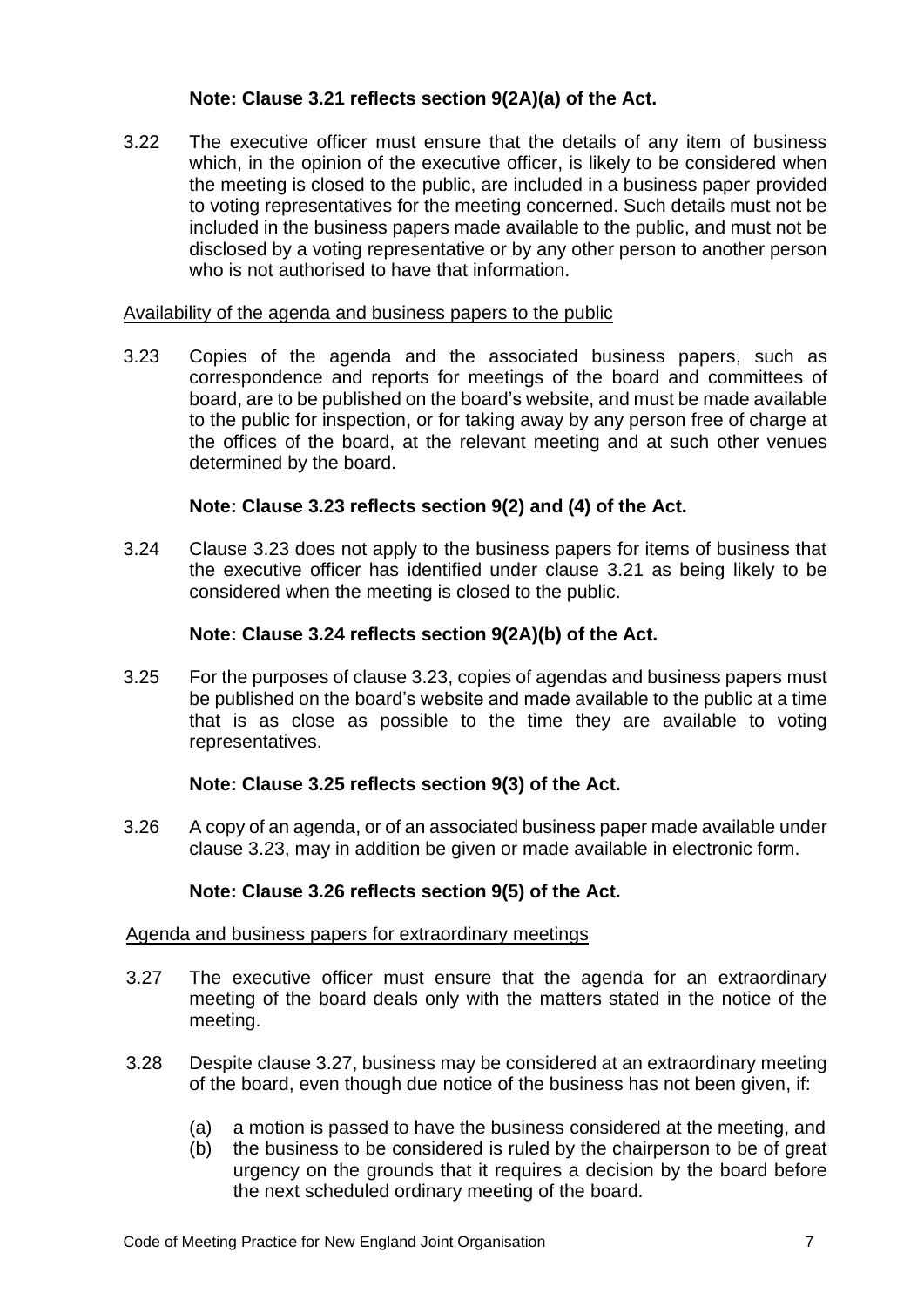- 3.29 A motion moved under clause 3.28(a) can be moved without notice but only after the business notified in the agenda for the extraordinary meeting has been dealt with.
- 3.30 Despite clauses 10.20–10.30, only the mover of a motion moved under clause 3.28(a) can speak to the motion before it is put.
- 3.31 A motion of dissent cannot be moved against a ruling of the chairperson under clause 3.28(b) on whether a matter is of great urgency.

### Pre-meeting briefing sessions

- 3.32 Prior to each ordinary meeting of the board, the executive officer may arrange a pre-meeting briefing session to brief voting representatives on business to be considered at the meeting. Pre-meeting briefing sessions may also be held for extraordinary meetings of the board and meetings of committees of the board.
- 3.33 Pre-meeting briefing sessions are to be held in the absence of the public.
- 3.34 The executive officer or a member of staff nominated by the executive officer is to preside at pre-meeting briefing sessions.
- 3.36 Voting representatives must not use pre-meeting briefing sessions to debate or make preliminary decisions on items of business they are being briefed on, and any debate and decision-making must be left to the formal board or committee meeting at which the item of business is to be considered.
- 3.37 Voting representatives (including the chairperson) must declare and manage any conflicts of interest they may have in relation to any item of business that is the subject of a briefing at a pre-meeting briefing session, in the same way that they are required to do so at a board or committee meeting. The board is to maintain a written record of all conflict of interest declarations made at premeeting briefing sessions and how the conflict of interest was managed by the voting representative who made the declaration.

# <span id="page-7-0"></span>**4 COMING TOGETHER**

#### Attendance by voting representatives at meetings

5.1 All voting representatives must make reasonable efforts to attend meetings of the board and of committees of the board of which they are members.

**Note: A voting representative may not attend a meeting as a voting representative (other than the first meeting of the board after the voting representative is elected or a meeting at which the voting representative takes an oath or makes an affirmation of office) until they have taken an oath or made an affirmation of office in the form prescribed under section 233A of the Act.**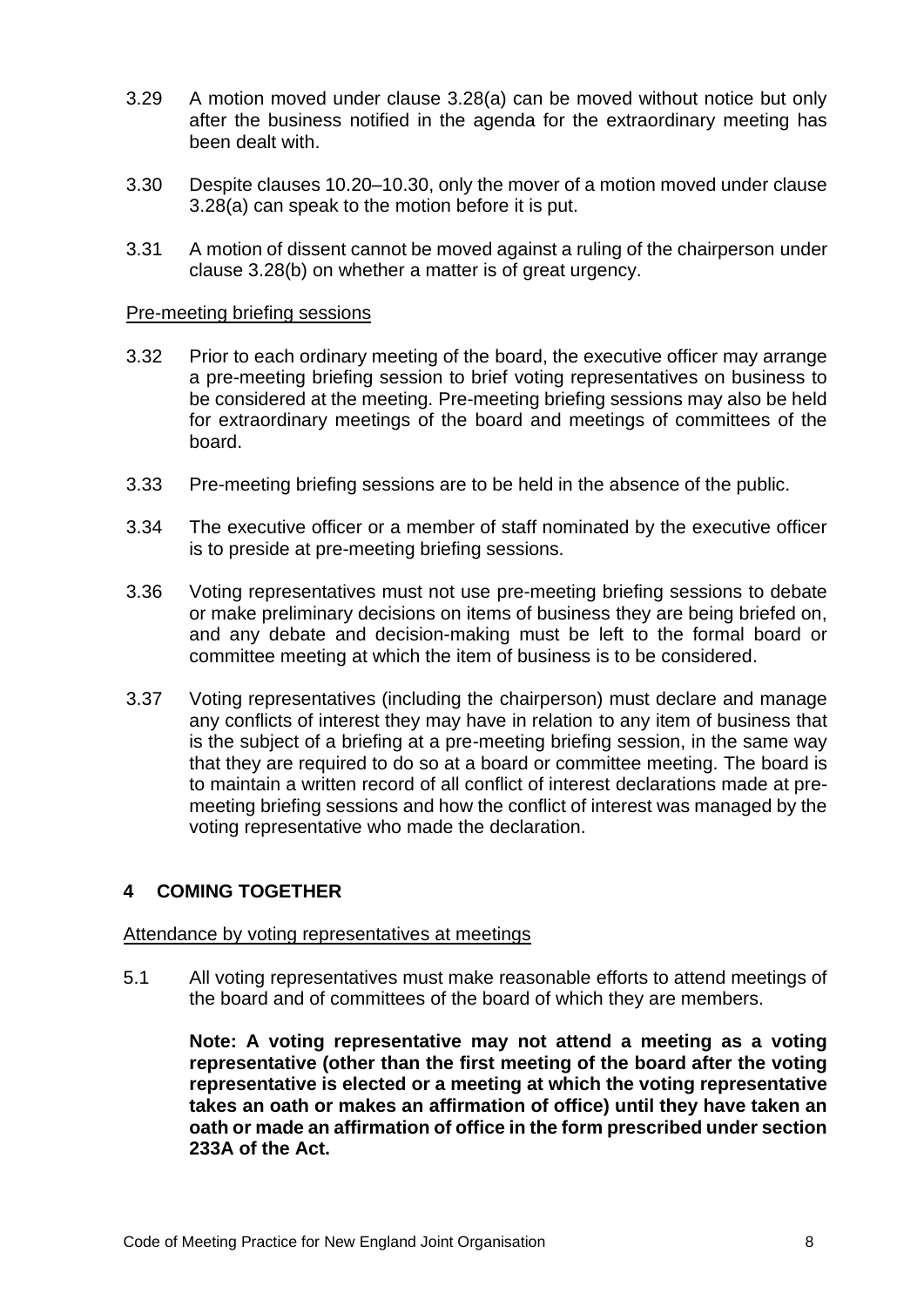- 5.3 The board of the joint organisation may, if it thinks fit, transact any of its business at a meeting at which representatives (or some representatives) participate by telephone or other electronic means, but only if any representative who speaks on a matter before the meeting can be heard by the other representatives. For the purposes of a meeting held in accordance with this clause, the chairperson and each other voting representative on the board have the same voting rights as they have at an ordinary meeting of the board.
- 5.4 Where a voting representative is unable to attend one or more ordinary meetings of the board, the voting representative should request that the board grant them a leave of absence from those meetings. This clause does not prevent a voting representative from making an apology if they are unable to attend a meeting. However the acceptance of such an apology does not constitute the granting of a leave of absence for the purposes of this code and the Act.
- 5.5 A voting representative's request for leave of absence from board meetings should, if practicable, identify (by date) the meetings from which the voting representative intends to be absent and the grounds upon which the leave of absence is being sought.
- 5.6 The board must act reasonably when considering whether to grant a voting representative's request for a leave of absence.
- 5.7 A voting representative's civic office will become vacant if the voting representative is absent from three (3) consecutive ordinary meetings of the board without prior leave of the board, or leave granted by the board at any of the meetings concerned, unless the holder is absent because they have been suspended from office under the Act, or because the board has been suspended under the Act, or as a consequence of a compliance order under section 438HA.

# **Note: Clause 5.7 reflects section 234(1)(d) of the Act.**

5.8 A voting representative who intends to attend a meeting of the board despite having been granted a leave of absence should, if practicable, give the executive officer at least two (2) days' notice of their intention to attend.

### The quorum for a meeting

5.9 The quorum for a meeting of the board is a majority of the voting representatives of the board who hold office at that time and are not suspended from office.

### **Note: Clause 5.9 reflects section 368(1) of the Act.**

5.10 Clause 5.9 does not apply if the quorum is required to be determined in accordance with directions of the Minister in a performance improvement order issued in respect of the board.

### **Note: Clause 5.10 reflects section 368(2) of the Act.**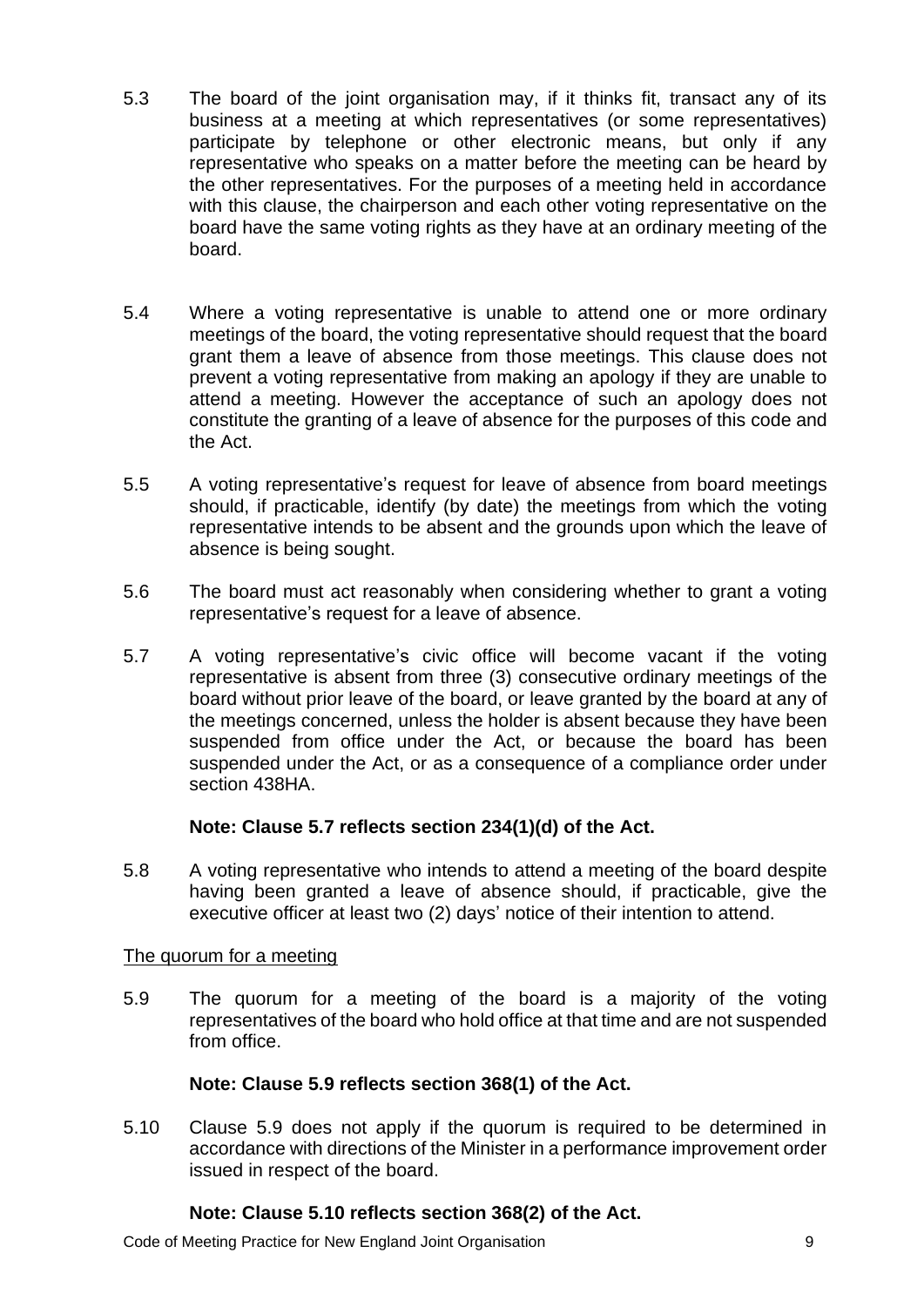- 5.11 A meeting of the board must be adjourned if a quorum is not present:
	- (a) at the commencement of the meeting where the number of apologies received for the meeting indicates that there will not be a quorum for the meeting, or
	- (b) within half an hour after the time designated for the holding of the meeting, or
	- (c) at any time during the meeting.
- 5.12 In either case, the meeting must be adjourned to a time, date and place fixed:
	- (a) by the chairperson, or
	- (b) in the chairperson's absence, by the majority of the voting representatives present, or
	- (c) failing that, by the executive officer.
- 5.13 The executive officer must record in the board's minutes the circumstances relating to the absence of a quorum (including the reasons for the absence of a quorum) at or arising during a meeting of the board, together with the names of the voting representatives present.
- 5.14 Where, prior to the commencement of a meeting, it becomes apparent that a quorum may not be present at the meeting, or that the safety and welfare of voting representatives, board staff and members of the public may be put at risk by attending the meeting because of a natural disaster (such as, but not limited to flood or bushfire), the chairperson may, in consultation with the executive officer and, as far as is practicable, with each voting representative, cancel the meeting. Where a meeting is cancelled, notice of the cancellation must be published on the board's website and in such other manner that the board is satisfied is likely to bring notice of the cancellation to the attention of as many people as possible.
- 5.15 Where a meeting is cancelled under clause 5.14, the business to be considered at the meeting may instead be considered, where practicable, at the next ordinary meeting of the board or at an extraordinary meeting called under clause 3.3.

#### Entitlement of the public to attend board meetings

5.16 Everyone is entitled to attend a meeting of the board and committees of the board. The board must ensure that all meetings of the board and committees of the board are open to the public.

### **Note: Clause 5.16 reflects section 10(1) of the Act.**

- 5.17 Clause 5.16 does not apply to parts of meetings that have been closed to the public under section 10A of the Act.
- 5.18 A person (whether a voting representative or another person) is not entitled to be present at a meeting of the board or a committee of the board if expelled from the meeting: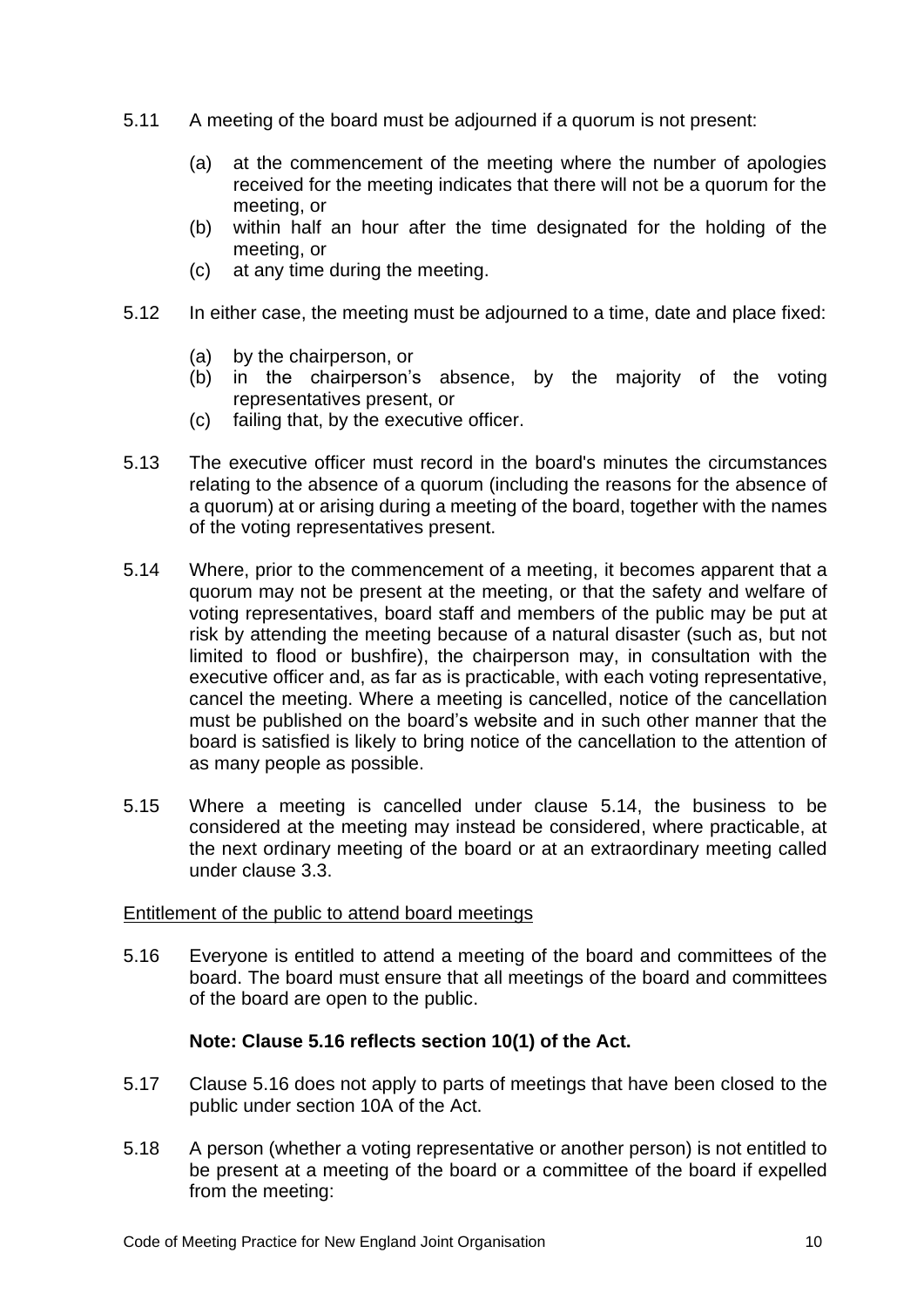- (a) by a resolution of the meeting, or
- (b) by the person presiding at the meeting if the board has, by resolution, authorised the person presiding to exercise the power of expulsion.

# **Note: Clause 5.18 reflects section 10(2) of the Act.**

**Note: If adopted, clauses 15.14 and 15.15 confer a standing authorisation on all chairpersons of meetings of the board and committees of the board to expel persons from meetings. If adopted, clause 15.14 authorises chairpersons to expel any person, including a voting representative, from a board or committee meeting. Alternatively, if adopted, clause 15.15 authorises chairpersons to expel persons other than voting representatives from a board or committee meeting.**

### Attendance of the executive officer and other staff at meetings

5.23 The executive officer is entitled to attend, but not to vote at, a meeting of the board or a meeting of a committee of the board of which all of the members are voting representatives.

### **Note: Clause 5.23 reflects section 376(1) of the Act.**

5.24 The executive officer is entitled to attend a meeting of any other committee of the board and may, if a member of the committee, exercise a vote.

#### **Note: Clause 5.24 reflects section 376(2) of the Act.**

5.25 The executive officer may be excluded from a meeting of the board or a committee while the board or committee deals with a matter relating to the standard of performance of the executive officer or the terms of employment of the executive officer.

### **Note: Clause 5.25 reflects section 376(3) of the Act.**

5.26 The attendance of other board staff at a meeting, (other than as members of the public) shall be with the approval of the executive officer.

### <span id="page-10-0"></span>**5 THE CHAIRPERSON**

#### The chairperson at meetings

6.1 The chairperson, or at the request of or in the absence of the chairperson, the deputy chairperson (if any) presides at meetings of the board.

### **Note: Clause 6.1 reflects section 369(1) of the Act.**

6.2 If the chairperson and the deputy chairperson (if any) are absent, a voting representative elected to chair the meeting by the voting representatives present presides at a meeting of the board.

### **Note: Clause 6.2 reflects section 369(2) of the Act.**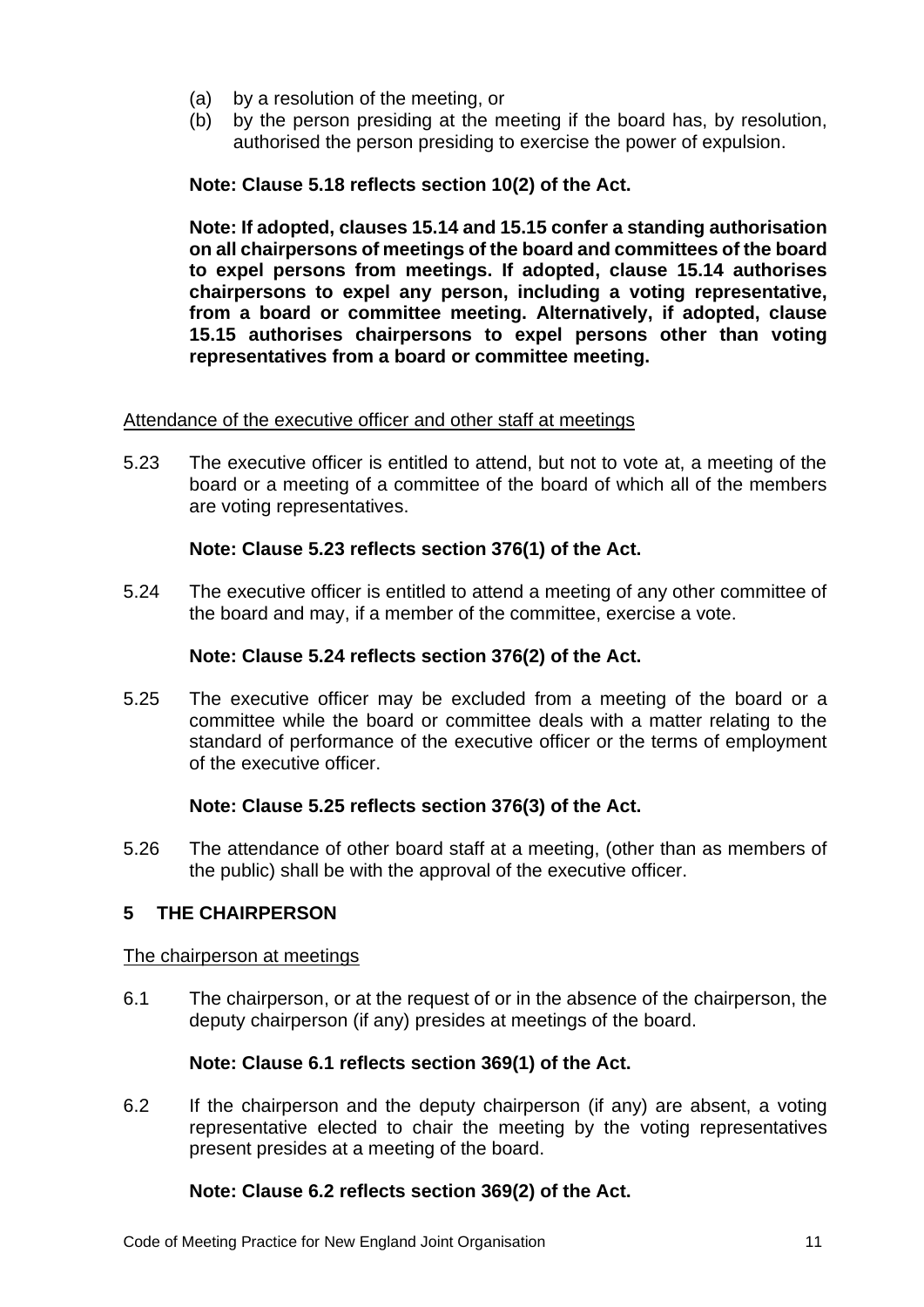# Election of the chairperson in the absence of the chairperson and deputy chairperson

- 6.3 If no chairperson is present at a meeting of the board at the time designated for the holding of the meeting, the first business of the meeting must be the election of a chairperson to preside at the meeting.
- 6.4 The election of a chairperson must be conducted:
	- (a) by the executive officer or, in their absence, an employee of the board designated by the executive officer to conduct the election, or
	- (b) by the person who called the meeting or a person acting on their behalf if neither the executive officer nor a designated employee is present at the meeting, or if there is no executive officer or designated employee.
- 6.5 If, at an election of a chairperson, two (2) or more candidates receive the same number of votes and no other candidate receives a greater number of votes, the chairperson is to be the candidate whose name is chosen by lot.
- 6.6 For the purposes of clause 6.5, the person conducting the election must:
	- (a) arrange for the names of the candidates who have equal numbers of votes to be written on similar slips, and
	- (b) then fold the slips so as to prevent the names from being seen, mix the slips and draw one of the slips at random.
- 6.7 The candidate whose name is on the drawn slip is the candidate who is to be the chairperson.
- 6.8 Any election conducted under clause 6.3, and the outcome of the vote, are to be recorded in the minutes of the meeting.

### Chairperson to have precedence

- 6.9 When the chairperson rises or speaks during a meeting of the board:
	- (a) any voting representative then speaking or seeking to speak must cease speaking and, if standing, immediately resume their seat, and
	- (b) every voting representative present must be silent to enable the chairperson to be heard without interruption.

# <span id="page-11-0"></span>**6 MODES OF ADDRESS**

- 7.1 If the chairperson is the chairperson, they are to be addressed as 'Mr Chairperson' or 'Madam Chairperson'.
- 7.2 Where the chairperson is not the chairperson, they are to be addressed as either 'Mr Chairperson' or 'Madam Chairperson'.
- 7.3 A voting representative is to be addressed as **'Councillor' [surname]'***.*
- 7.4 A board officer is to be addressed by their official designation or as Mr/Ms [surname]*.*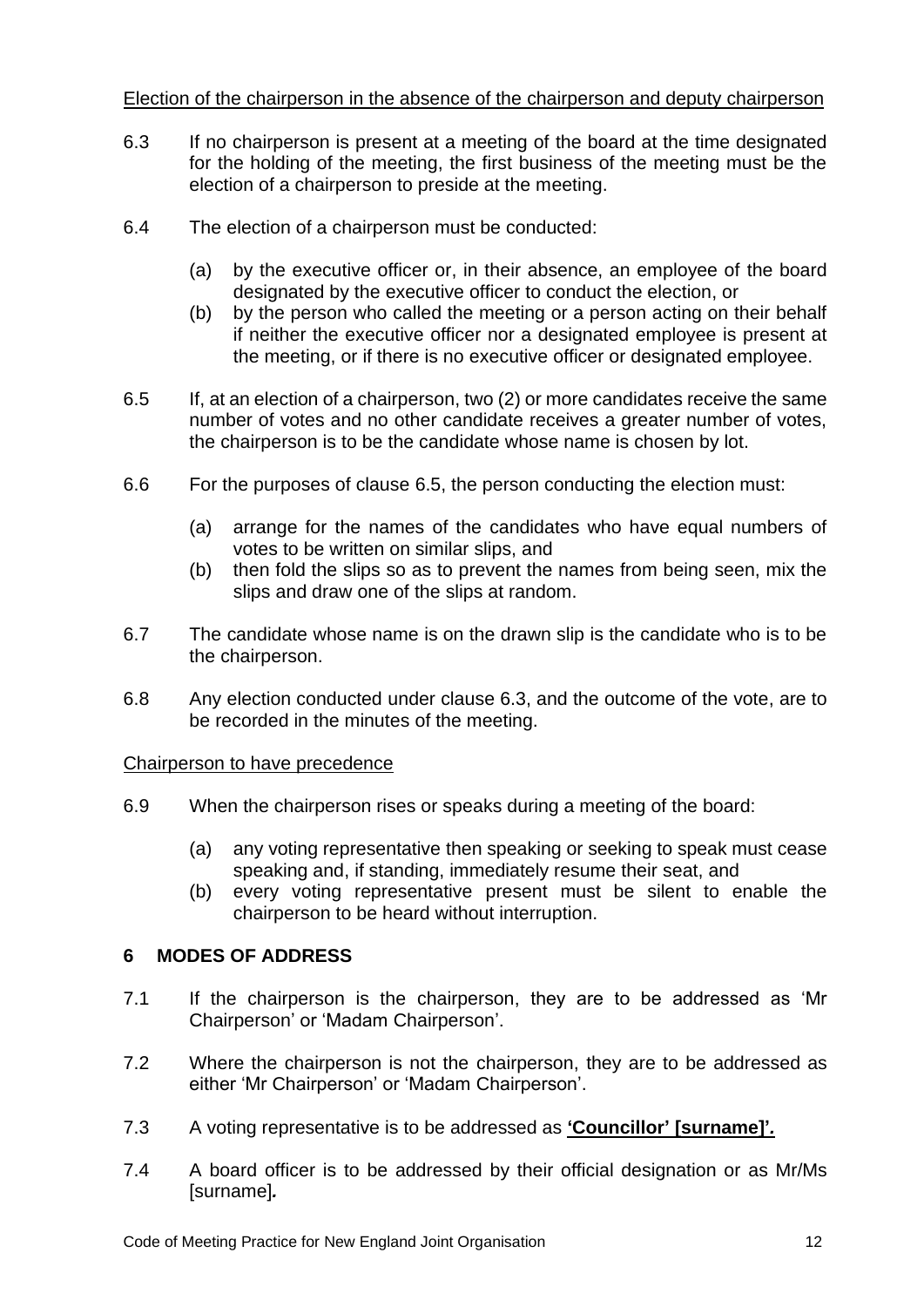# <span id="page-12-0"></span>**7 ORDER OF BUSINESS FOR ORDINARY BOARD MEETINGS**

- 8.2 The general order of business for an ordinary meeting of the board shall be: **[boards may adapt the following order of business to meet their needs]**
	- 01 Opening meeting
	- 02 Acknowledgement of country
	- 03 Apologies and applications for a leave of absence by voting representatives
	- 04 Confirmation of minutes
	- 05 Disclosures of interests
	- 06 Chairperson's minute(s)
	- 07 Reports of committees
	- 08 Reports to board
	- 09 Notices of motions/Questions with notice
	- 10 Confidential matters
	- 11 Conclusion of the meeting

### **Note: Boards must use either clause 8.1 or 8.2.**

8.3 The order of business as fixed under clause [8.1/8.2] **[delete whichever is not applicable]** may be altered for a particular meeting of the board if a motion to that effect is passed at that meeting. Such a motion can be moved without notice.

### **Note: If adopted, Part 13 allows board to deal with items of business by exception.**

8.4 Despite clauses 10.20–10.30, only the mover of a motion referred to in clause 8.3 may speak to the motion before it is put.

### <span id="page-12-1"></span>**8 CONSIDERATION OF BUSINESS AT BOARD MEETINGS**

Business that can be dealt with at a board meeting

- 9.1 The board must not consider business at a meeting of the board:
	- (a) unless a voting representative has given notice of the business, as required by clause 3.10, and
	- (b) unless notice of the business has been sent to the voting representatives in accordance with clause 3.7 in the case of an ordinary meeting or clause 3.9 in the case of an extraordinary meeting called in an emergency.
- 9.2 Clause 9.1 does not apply to the consideration of business at a meeting, if the business:
	- (a) is already before, or directly relates to, a matter that is already before the board, or
	- (b) is the election of a chairperson to preside at the meeting, or
	- (c) subject to clause 9.9, is a matter or topic put to the meeting by way of a Chairperson's minute, or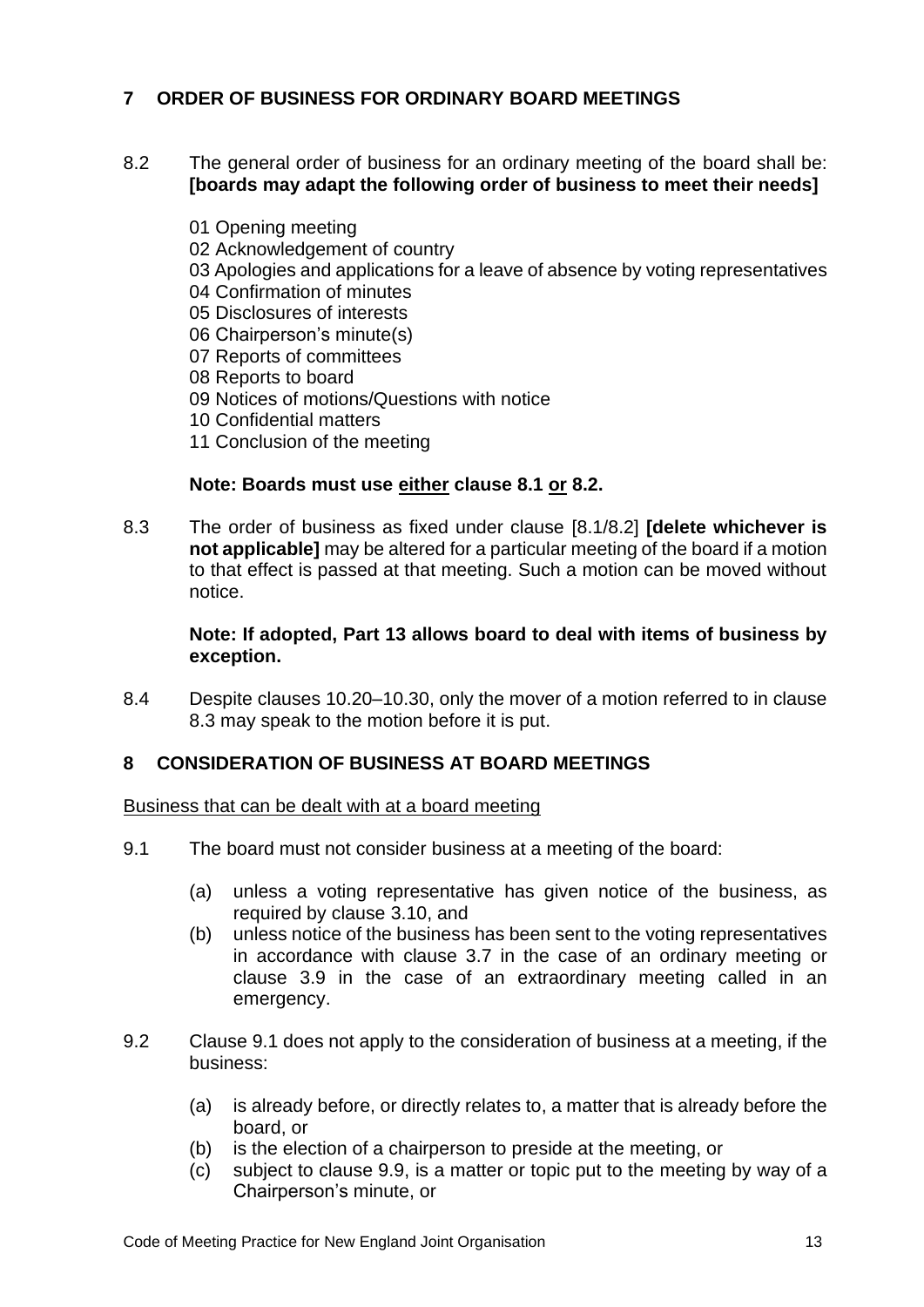- (d) is a motion for the adoption of recommendations of a committee, including, but not limited to, a committee of the board.
- 9.3 Despite clause 9.1, business may be considered at a meeting of the board even though due notice of the business has not been given to the voting representatives if:
	- (a) a motion is passed to have the business considered at the meeting, and
	- (b) the business to be considered is ruled by the chairperson to be of great urgency on the grounds that it requires a decision by the board before the next scheduled ordinary meeting of the board.
- 9.4 A motion moved under clause 9.3(a) can be moved without notice. Despite clauses 10.20–10.30, only the mover of a motion referred to in clause 9.3(a) can speak to the motion before it is put.
- 9.5 A motion of dissent cannot be moved against a ruling by the chairperson under clause 9.3(b).

# Chairperson's minutes

- 9.6 Subject to clause 9.9, if the chairperson is the chairperson at a meeting of the board, the chairperson may, by minute signed by the chairperson, put to the meeting without notice any matter or topic that is within the jurisdiction of the board, or of which the board has official knowledge.
- 9.7 A chairperson's minute, when put to a meeting, takes precedence over all business on the board's agenda for the meeting. The chairperson (but only if the chairperson is the chairperson) may move the adoption of a Chairperson's minute without the motion being seconded.
- 9.8 A recommendation made in a Chairperson's minute put by the chairperson is, so far as it is adopted by the board, a resolution of the board.
- 9.9 A Chairperson's minute must not be used to put without notice matters that are routine and not urgent, or matters for which proper notice should be given because of their complexity. For the purpose of this clause, a matter will be urgent where it requires a decision by the board before the next scheduled ordinary meeting of the board.
- 9.10 Where a Chairperson's minute makes a recommendation which, if adopted, would require the expenditure of funds on works and/or services other than those already provided for in the board's current adopted operational plan, it must identify the source of funding for the expenditure that is the subject of the recommendation. If the Chairperson's minute does not identify a funding source, the board must defer consideration of the matter, pending a report from the executive officer on the availability of funds for implementing the recommendation if adopted.

### Staff reports

9.11 A recommendation made in a staff report is, so far as it is adopted by the board, a resolution of the board.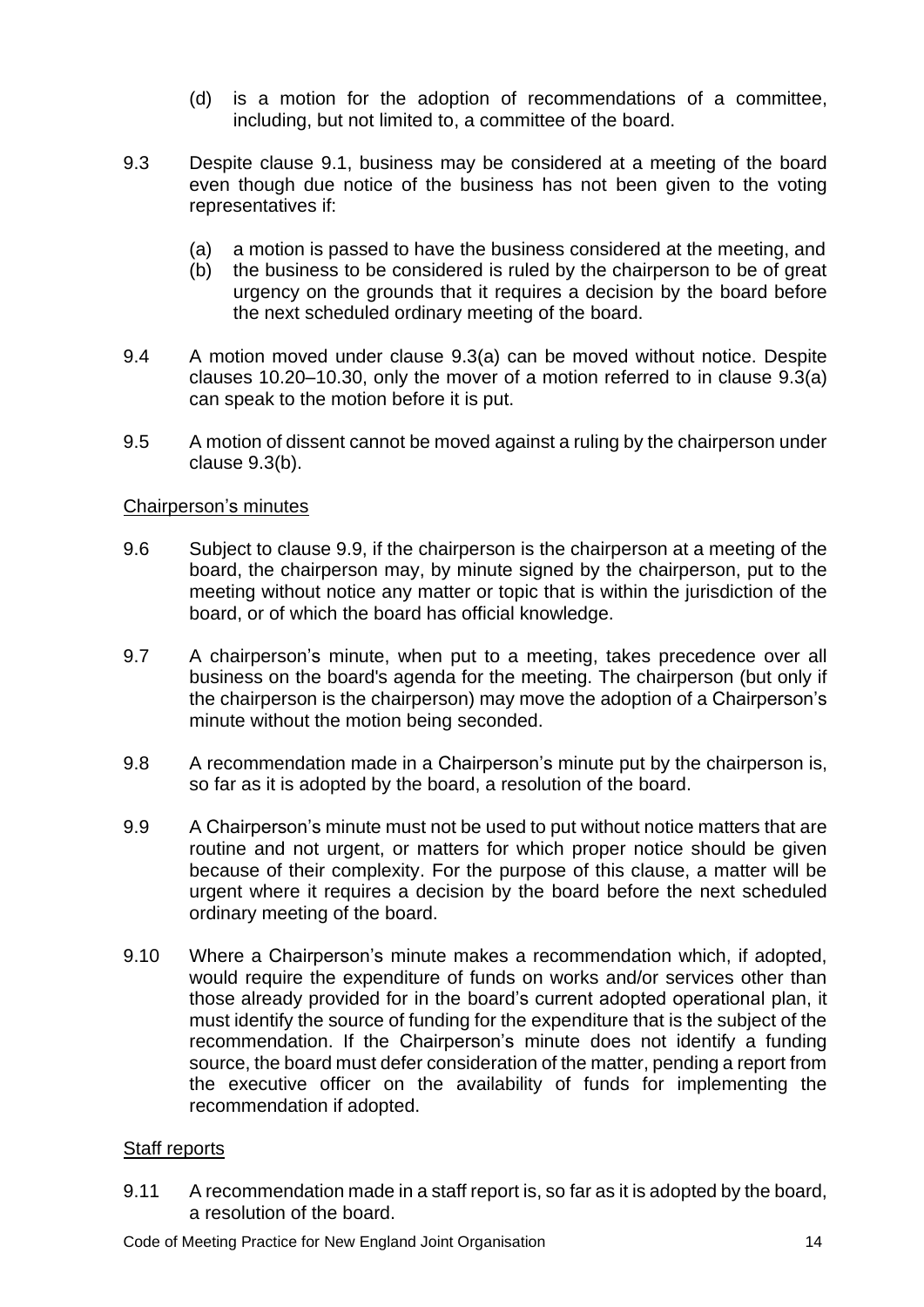### Reports of committees of board

- 9.12 The recommendations of a committee of the board are, so far as they are adopted by the board, resolutions of the board.
- 9.13 If in a report of a committee of the board distinct recommendations are made, the board may make separate decisions on each recommendation.

### **Questions**

- 9.14 A question must not be asked at a meeting of the board unless it concerns a matter on the agenda of the meeting or notice has been given of the question in accordance with clauses 3.10 and 3.14.
- 9.15 A voting representative may, through the chairperson, put a question to another voting representative about a matter on the agenda.
- 9.16 A voting representative may, through the executive officer, put a question to a board employee about a matter on the agenda. Board employees are only obliged to answer a question put to them through the executive officer at the direction of the executive officer.
- 9.17 A voting representative or board employee to whom a question is put is entitled to be given reasonable notice of the question and, in particular, sufficient notice to enable reference to be made to other persons or to documents. Where a voting representative or board employee to whom a question is put is unable to respond to the question at the meeting at which it is put, they may take it on notice and report the response to the next meeting of the board.
- 9.18 Voting representatives must put questions directly, succinctly, respectfully and without argument.
- 9.19 The chairperson must not permit discussion on any reply to, or refusal to reply to, a question put to a voting representative or board employee.

### <span id="page-14-0"></span>**9 RULES OF DEBATE**

#### Motions to be seconded

10.1 Unless otherwise specified in this code, a motion or an amendment cannot be debated unless or until it has been seconded.

#### Notices of motion

- 10.2 A voting representative who has submitted a notice of motion under clause 3.10 is to move the motion the subject of the notice of motion at the meeting at which it is to be considered.
- 10.3 If a voting representative who has submitted a notice of motion under clause 3.10 wishes to withdraw it after the agenda and business paper for the meeting at which it is to be considered have been sent to voting representatives, the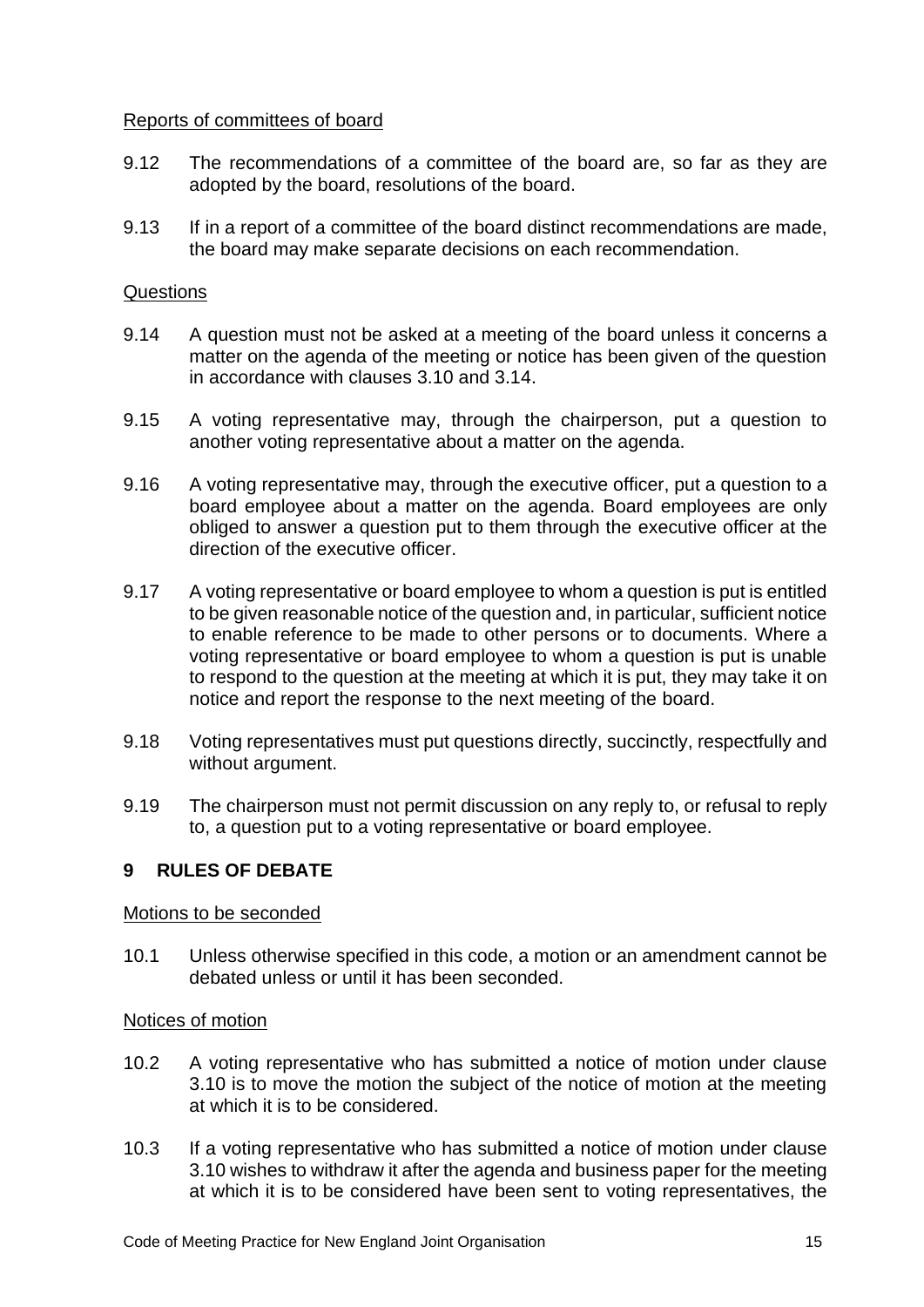voting representative may request the withdrawal of the motion when it is before the board.

- 10.4 In the absence of a voting representative who has placed a notice of motion on the agenda for a meeting of the board:
	- (a) any other voting representative may, with the leave of the chairperson, move the motion at the meeting, or
	- (b) the chairperson may defer consideration of the motion until the next meeting of the board.

### Chairperson's duties with respect to motions

- 10.5 It is the duty of the chairperson at a meeting of the board to receive and put to the meeting any lawful motion that is brought before the meeting.
- 10.6 The chairperson must rule out of order any motion or amendment to a motion that is unlawful or the implementation of which would be unlawful.
- 10.7 Before ruling out of order a motion or an amendment to a motion under clause 10.6, the chairperson is to give the mover an opportunity to clarify or amend the motion or amendment.
- 10.8 Any motion, amendment or other matter that the chairperson has ruled out of order is taken to have been lost.

#### Motions requiring the expenditure of funds

10.9 A motion or an amendment to a motion which if passed would require the expenditure of funds on works and/or services other than those already provided for in the board's current adopted operational plan must identify the source of funding for the expenditure that is the subject of the motion. If the motion does not identify a funding source, the board must defer consideration of the matter, pending a report from the executive officer on the availability of funds for implementing the motion if adopted.

### Amendments to motions

- 10.10 An amendment to a motion must be moved and seconded before it can be debated.
- 10.11 An amendment to a motion must relate to the matter being dealt with in the original motion before the board and must not be a direct negative of the original motion. An amendment to a motion which does not relate to the matter being dealt with in the original motion, or which is a direct negative of the original motion, must be ruled out of order by the chairperson.
- 10.12 The mover of an amendment is to be given the opportunity to explain any uncertainties in the proposed amendment before a seconder is called for.
- 10.13 If an amendment has been lost, a further amendment can be moved to the motion to which the lost amendment was moved, and so on, but no more than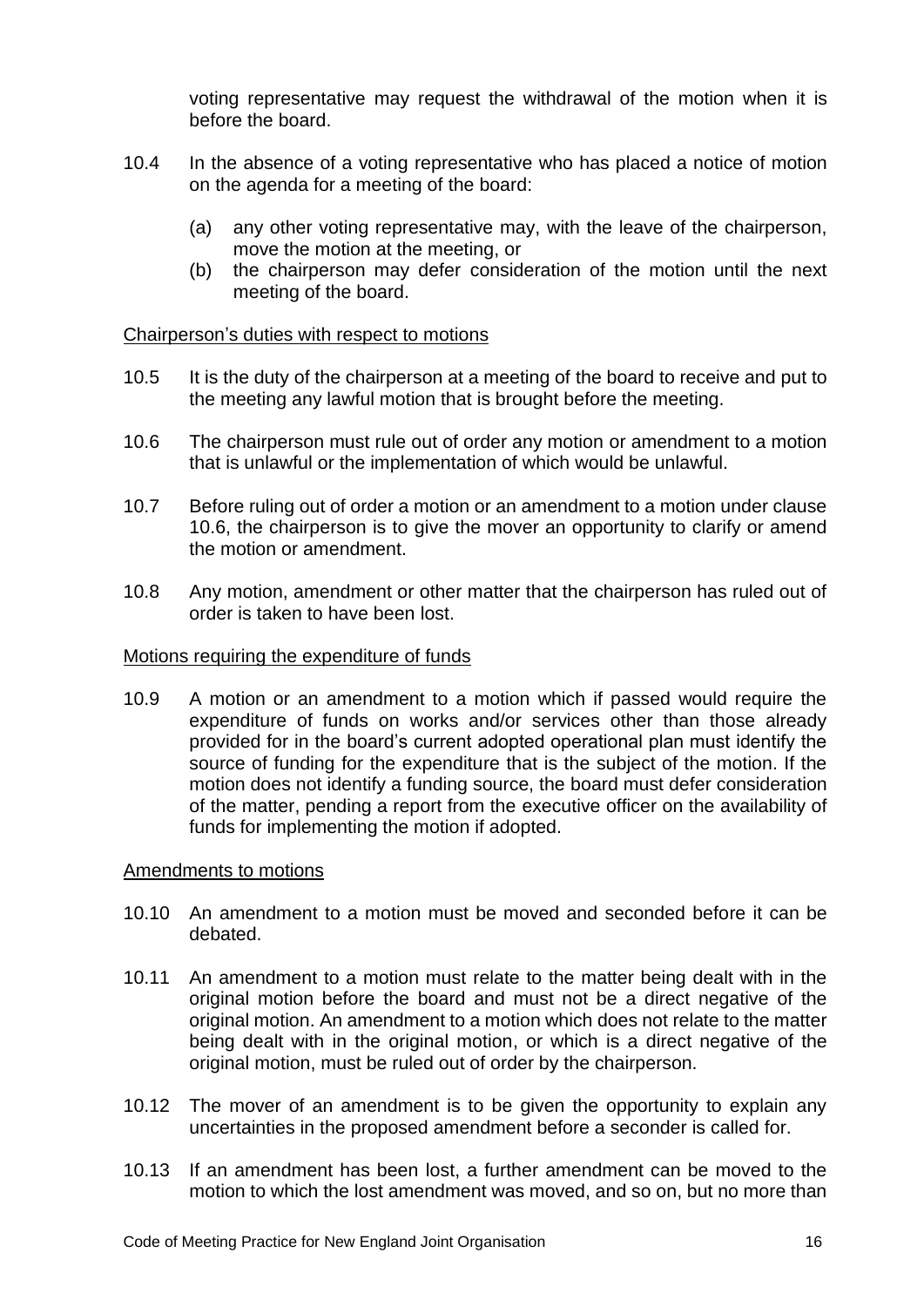one (1) motion and one (1) proposed amendment can be before board at any one time.

- 10.14 While an amendment is being considered, debate must only occur in relation to the amendment and not the original motion. Debate on the original motion is to be suspended while the amendment to the original motion is being debated.
- 10.15 If the amendment is carried, it becomes the motion and is to be debated. If the amendment is lost, debate is to resume on the original motion.
- 10.16 An amendment may become the motion without debate or a vote where it is accepted by the voting representative who moved the original motion.

### Foreshadowed motions

- 10.17 A voting representative may propose a foreshadowed motion in relation to the matter the subject of the original motion before the board, without a seconder during debate on the original motion. The foreshadowed motion is only to be considered if the original motion is lost or withdrawn and the foreshadowed motion is then moved and seconded. If the original motion is carried, the foreshadowed motion lapses.
- 10.18 Where an amendment has been moved and seconded, a voting representative may, without a seconder, foreshadow a further amendment that they propose to move after the first amendment has been dealt with. There is no limit to the number of foreshadowed amendments that may be put before the board at any time. However, no discussion can take place on foreshadowed amendments until the previous amendment has been dealt with and the foreshadowed amendment has been moved and seconded.
- 10.19 Foreshadowed motions and foreshadowed amendments are to be considered in the order in which they are proposed. However, foreshadowed motions cannot be considered until all foreshadowed amendments have been dealt with.

#### Limitations on the number and duration of speeches

- 10.20 A voting representative who, during a debate at a meeting of the board, moves an original motion, has the right to speak on each amendment to the motion and a right of general reply to all observations that are made during the debate in relation to the motion, and any amendment to it at the conclusion of the debate before the motion (whether amended or not) is finally put.
- 10.21 A voting representative, other than the mover of an original motion, has the right to speak once on the motion and once on each amendment to it.
- 10.22 A voting representative must not, without the consent of the board, speak more than once on a motion or an amendment, or for longer than five (5) minutes at any one time.
- 10.23 Despite clause 10.22, the chairperson may permit a voting representative who claims to have been misrepresented or misunderstood to speak more than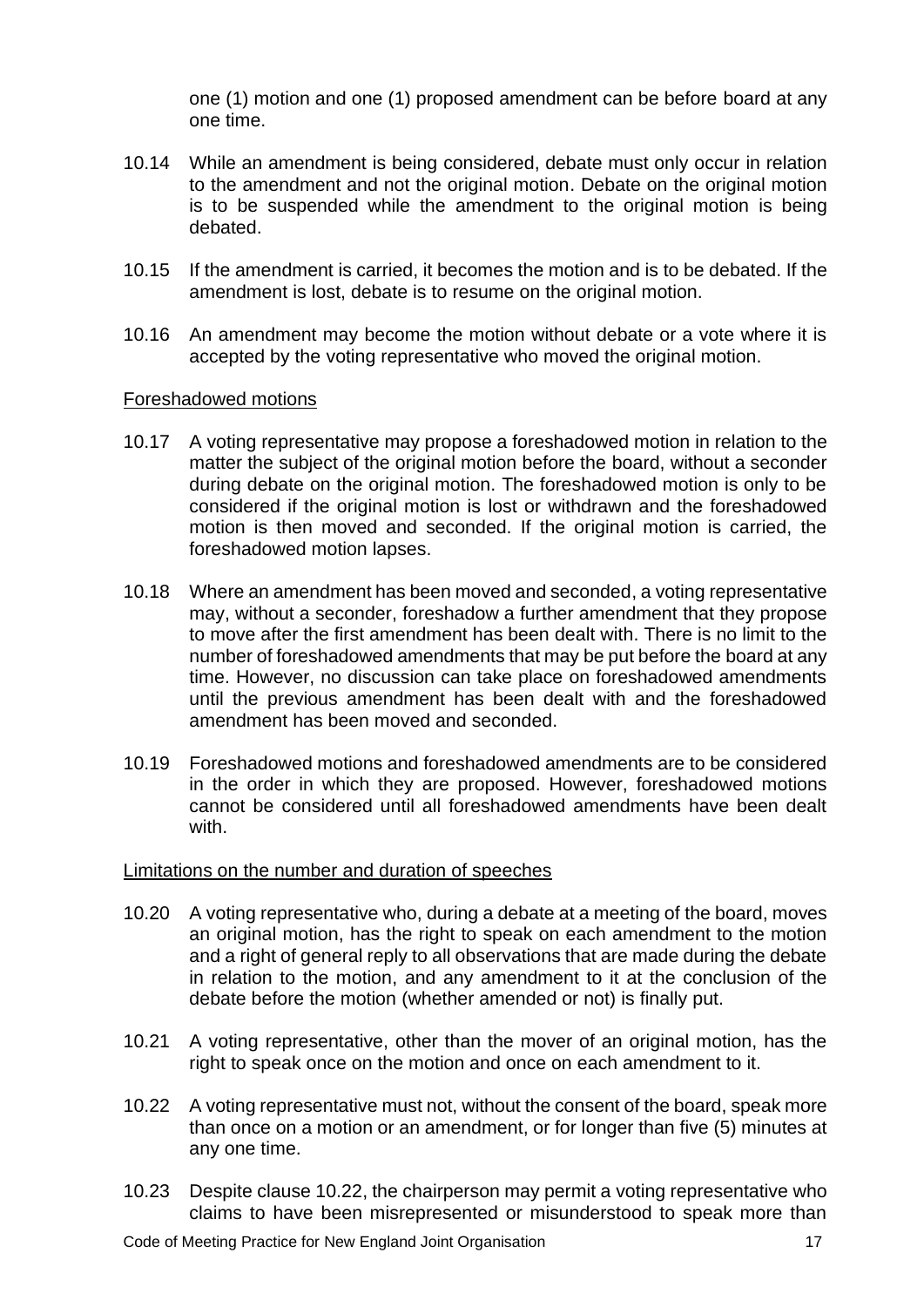once on a motion or an amendment, and for longer than five (5) minutes on that motion or amendment to enable the voting representative to make a statement limited to explaining the misrepresentation or misunderstanding.

- 10.24 Despite clause 10.22, the board may resolve to shorten the duration of speeches to expedite the consideration of business at a meeting.
- 10.25 Despite clauses 10.20 and 10.21, a voting representative may move that a motion or an amendment be now put:
	- (a) if the mover of the motion or amendment has spoken in favour of it and no voting representative expresses an intention to speak against it, or
	- (b) if at least two (2) voting representatives have spoken in favour of the motion or amendment and at least two (2) voting representatives have spoken against it.
- 10.26 The chairperson must immediately put to the vote, without debate, a motion moved under clause 10.25. A seconder is not required for such a motion.
- 10.27 If a motion that the original motion or an amendment be now put is passed, the chairperson must, without further debate, put the original motion or amendment to the vote immediately after the mover of the original motion has exercised their right of reply under clause 10.20.
- 10.28 If a motion that the original motion or an amendment be now put is lost, the chairperson must allow the debate on the original motion or the amendment to be resumed.
- 10.29 All voting representatives must be heard without interruption and all other voting representatives must, unless otherwise permitted under this code, remain silent while another voting representative is speaking.
- 10.30 Once the debate on a matter has concluded and a matter has been dealt with, the chairperson must not allow further debate on the matter.

### Participation by non-voting representatives in joint organisation board meetings

10.31 Non-voting representatives of joint organisation boards may speak on but must not move, second or vote on any motion or an amendment to a motion.

**Note: Under section 400T(1)(c) of the Act, non-voting representatives of joint organisation boards may attend but are not entitled to vote at a meeting of the board.**

**Note: Joint organisations must adopt clause 10.31. Councils must not adopt clause 10.31.**

### <span id="page-17-0"></span>**10 VOTING**

### Voting entitlements of voting representatives

11.1 Each voting representative is entitled to one (1) vote.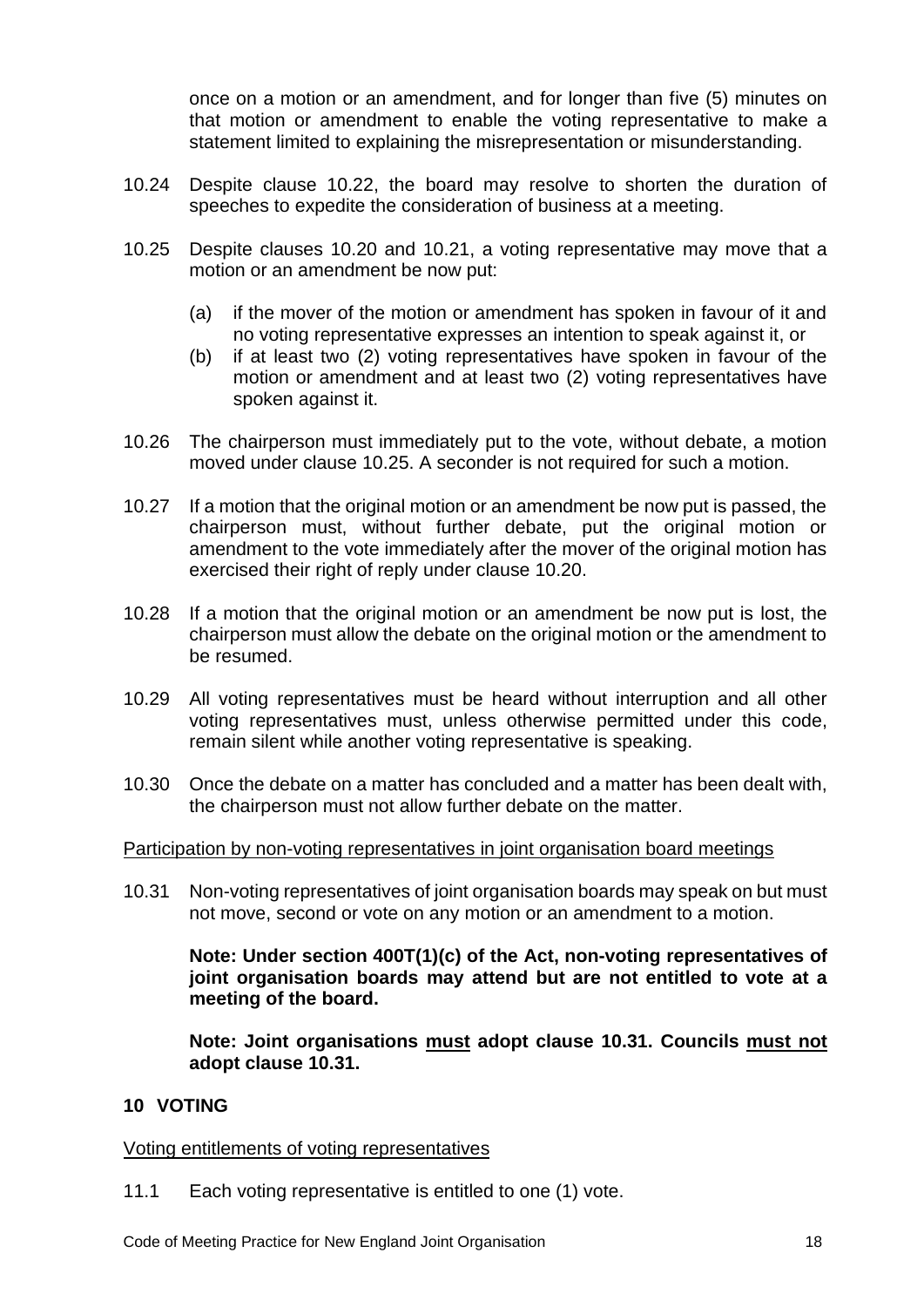**Note: Clause 11.1 reflects section 370(1) of the Act.**

**Note: Under section 400T(1) of the Act, voting representatives of joint organisation boards are entitled to one (1) vote each at meetings of the board.**

11.4 A motion at a meeting of the board of a joint organisation is taken to be lost in the event of an equality of votes.

**Note: Clause 11.4 reflects clause 397E of the Regulation. Joint organisations must adopt clause 11.4 and omit clauses 11.2 and 11.3. Boards must not adopt clause 11.4.**

**Note: Under section 400U(4) of the Act, joint organisations may specify more stringent voting requirements for decisions by the board such as a 75% majority or consensus decision making. Where a joint organisation's charter specifies more stringent voting requirements, clause 11.4 must be adapted to reflect those requirements.**

### Voting at board meetings

- 11.5 A voting representative who is present at a meeting of the board but who fails to vote on a motion put to the meeting is taken to have voted against the motion.
- 11.6 If a voting representative who has voted against a motion put at a board meeting so requests, the executive officer must ensure that the voting representative's dissenting vote is recorded in the board's minutes.
- 11.7 The decision of the chairperson as to the result of a vote is final, unless the decision is immediately challenged and not fewer than two (2) voting representatives rise and call for a division.
- 11.8 When a division on a motion is called, the chairperson must ensure that the division takes place immediately. The executive officer must ensure that the names of those who vote for the motion and those who vote against it are recorded in the board's minutes for the meeting.
- 11.9 When a division on a motion is called, any voting representative who fails to vote will be recorded as having voted against the motion in accordance with clause 11.5 of this code.
- 11.10 Voting at a meeting, including voting in an election at a meeting, is to be by open means (such as on the voices, by show of hands or by a visible electronic voting system). However, the board may resolve that the voting in any election by voting representatives for chairperson or deputy chairperson is to be by secret ballot.

#### **Note: If clause 11.11 is adopted, clauses 11.6 – 11.9 and clause 11.13 may be omitted.**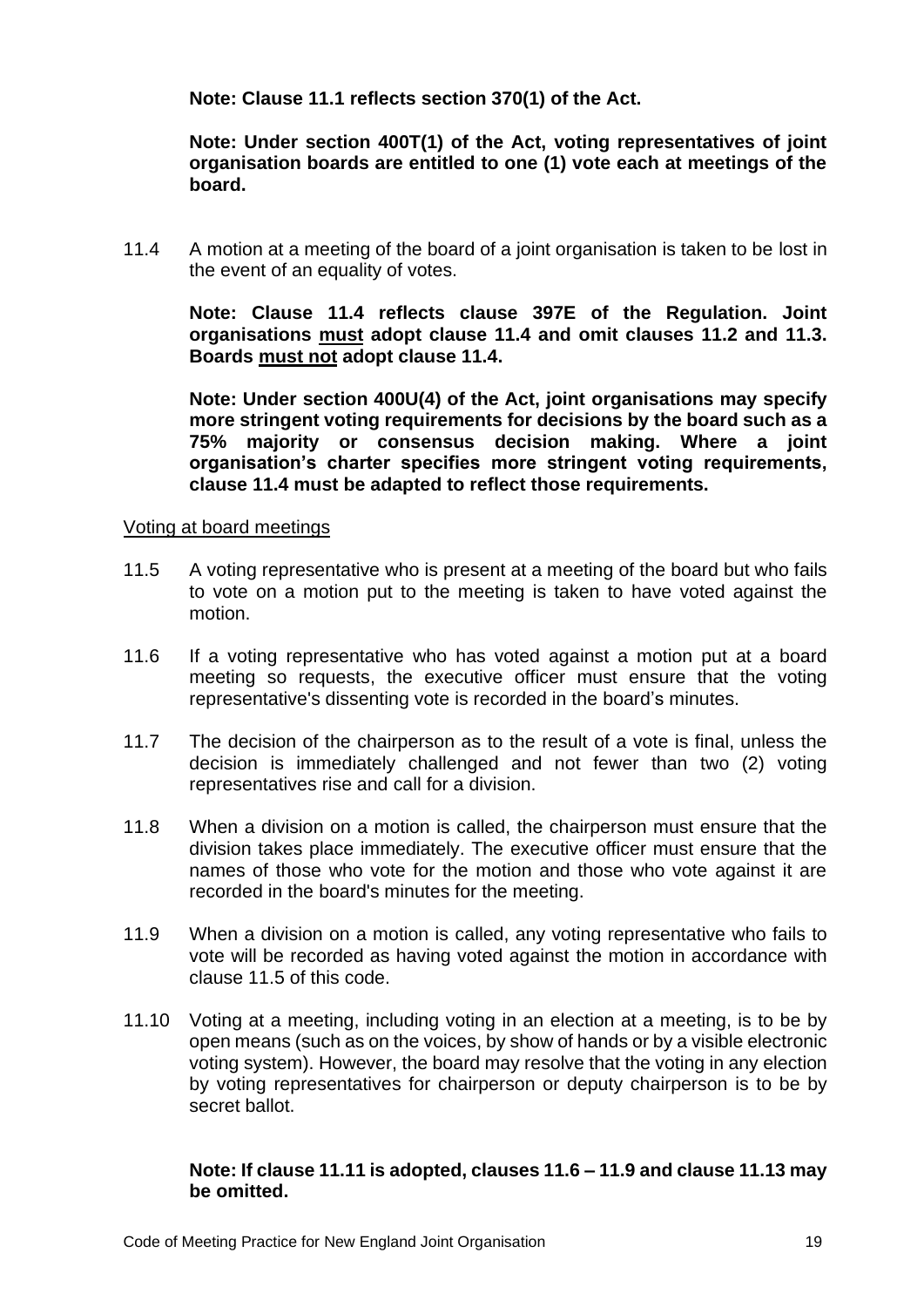### Voting on planning decisions

- 11.12 The executive officer must keep a register containing, for each planning decision made at a meeting of the board or a board committee (including, but not limited to a committee of the board), the names of the voting representatives who supported the decision and the names of any voting representatives who opposed (or are taken to have opposed) the decision.
- 11.13 For the purpose of maintaining the register, a division is taken to have been called whenever a motion for a planning decision is put at a meeting of the board or a board committee.
- 11.14 Each decision recorded in the register is to be described in the register or identified in a manner that enables the description to be obtained from another publicly available document.
- 11.15 Clauses 11.12–11.14 apply also to meetings that are closed to the public.

# **Note: Clauses 11.12–11.15 reflect section 375A of the Act.**

**Note: The requirements of clause 11.12 may be satisfied by maintaining a register of the minutes of each planning decision.**

# <span id="page-19-0"></span>**11 COMMITTEE OF THE WHOLE**

12.1 The board may resolve itself into a committee to consider any matter before the board.

### **Note: Clause 12.1 reflects section 373 of the Act.**

12.2 All the provisions of this code relating to meetings of the board, so far as they are applicable, extend to and govern the proceedings of the board when in committee of the whole, except the provisions limiting the number and duration of speeches.

### **Note: Clauses 10.20–10.30 limit the number and duration of speeches.**

- 12.3 The executive officer or, in the absence of the executive officer, an employee of the board designated by the executive officer, is responsible for reporting to the board the proceedings of the committee of the whole. It is not necessary to report the proceedings in full but any recommendations of the committee must be reported.
- 12.4 The board must ensure that a report of the proceedings (including any recommendations of the committee) is recorded in the board's minutes. However, the board is not taken to have adopted the report until a motion for adoption has been made and passed.

### <span id="page-19-1"></span>**12 DEALING WITH ITEMS BY EXCEPTION**

13.1 The board or a committee of board may, at any time, resolve to adopt multiple items of business on the agenda together by way of a single resolution.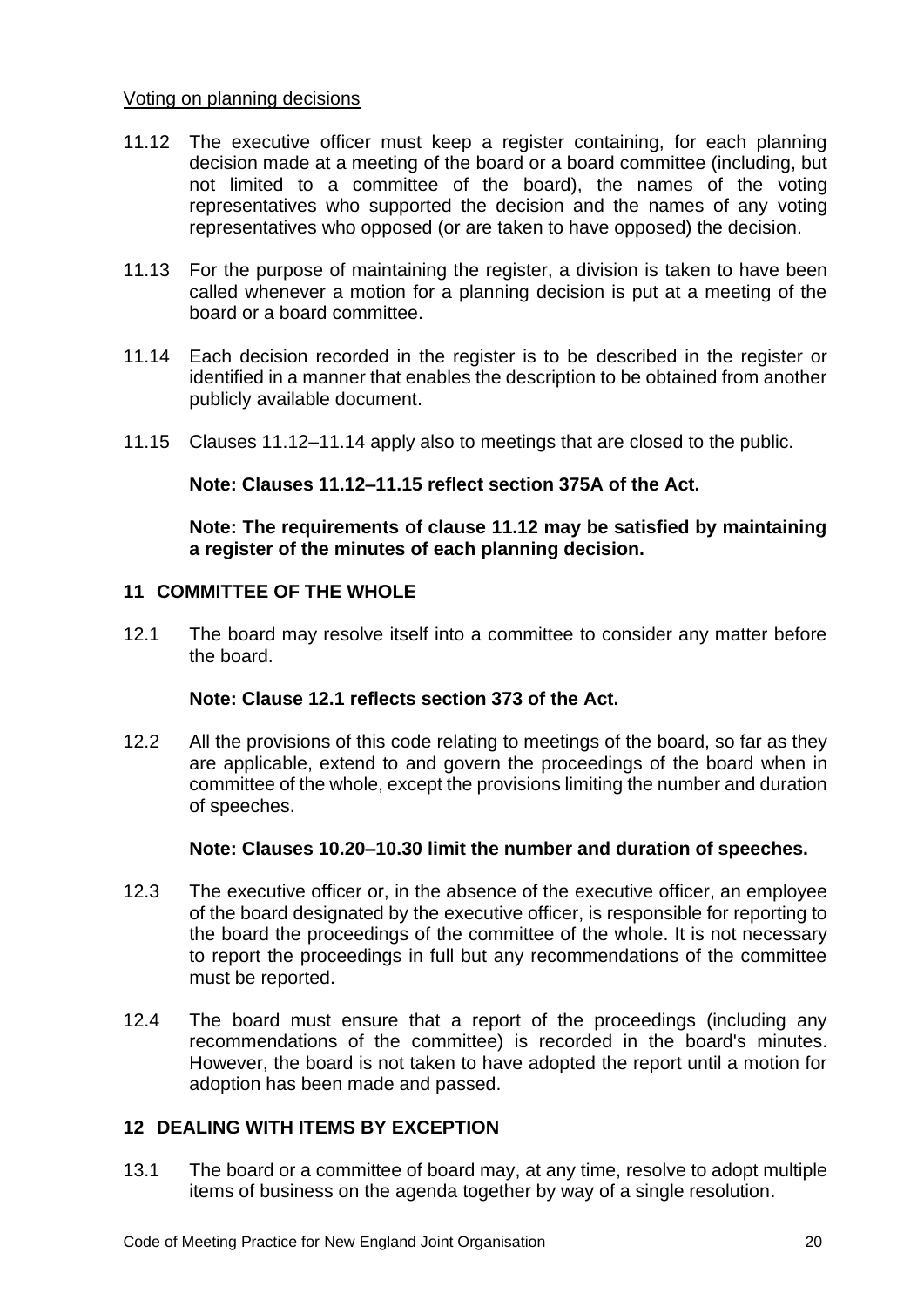- 13.2 Before the board or committee resolves to adopt multiple items of business on the agenda together under clause 13.1, the chairperson must list the items of business to be adopted and ask voting representatives to identify any individual items of business listed by the chairperson that they intend to vote against the recommendation made in the business paper or that they wish to speak on.
- 13.3 The board or committee must not resolve to adopt any item of business under clause 13.1 that a voting representative has identified as being one they intend to vote against the recommendation made in the business paper or to speak on.
- 13.4 Where the consideration of multiple items of business together under clause 13.1 involves a variation to the order of business for the meeting, the board or committee must resolve to alter the order of business in accordance with clause 8.3.
- 13.5 A motion to adopt multiple items of business together under clause 13.1 must identify each of the items of business to be adopted and state that they are to be adopted as recommended in the business paper.
- 13.6 Items of business adopted under clause 13.1 are to be taken to have been adopted unanimously.
- 13.7 Voting representatives must ensure that they declare and manage any conflicts of interest they may have in relation to items of business considered together under clause 13.1 in accordance with the requirements of the board's code of conduct.

# <span id="page-20-0"></span>**13 CLOSURE OF BOARD MEETINGS TO THE PUBLIC**

Grounds on which meetings can be closed to the public

- 14.1 The board or a committee of the board may close to the public so much of its meeting as comprises the discussion or the receipt of any of the following types of matters:
	- (a) personnel matters concerning particular individuals (other than voting representatives),
	- (b) the personal hardship of any resident or ratepayer,
	- (c) information that would, if disclosed, confer a commercial advantage on a person with whom the board is conducting (or proposes to conduct) business,
	- (d) commercial information of a confidential nature that would, if disclosed:
		- (i) prejudice the commercial position of the person who supplied it, or
		- (ii) confer a commercial advantage on a competitor of the board, or
		- (iii) reveal a trade secret,
	- (e) information that would, if disclosed, prejudice the maintenance of law,
	- (f) matters affecting the security of the board, voting representatives, board staff or board property,
	- (g) advice concerning litigation, or advice that would otherwise be privileged from production in legal proceedings on the ground of legal professional privilege,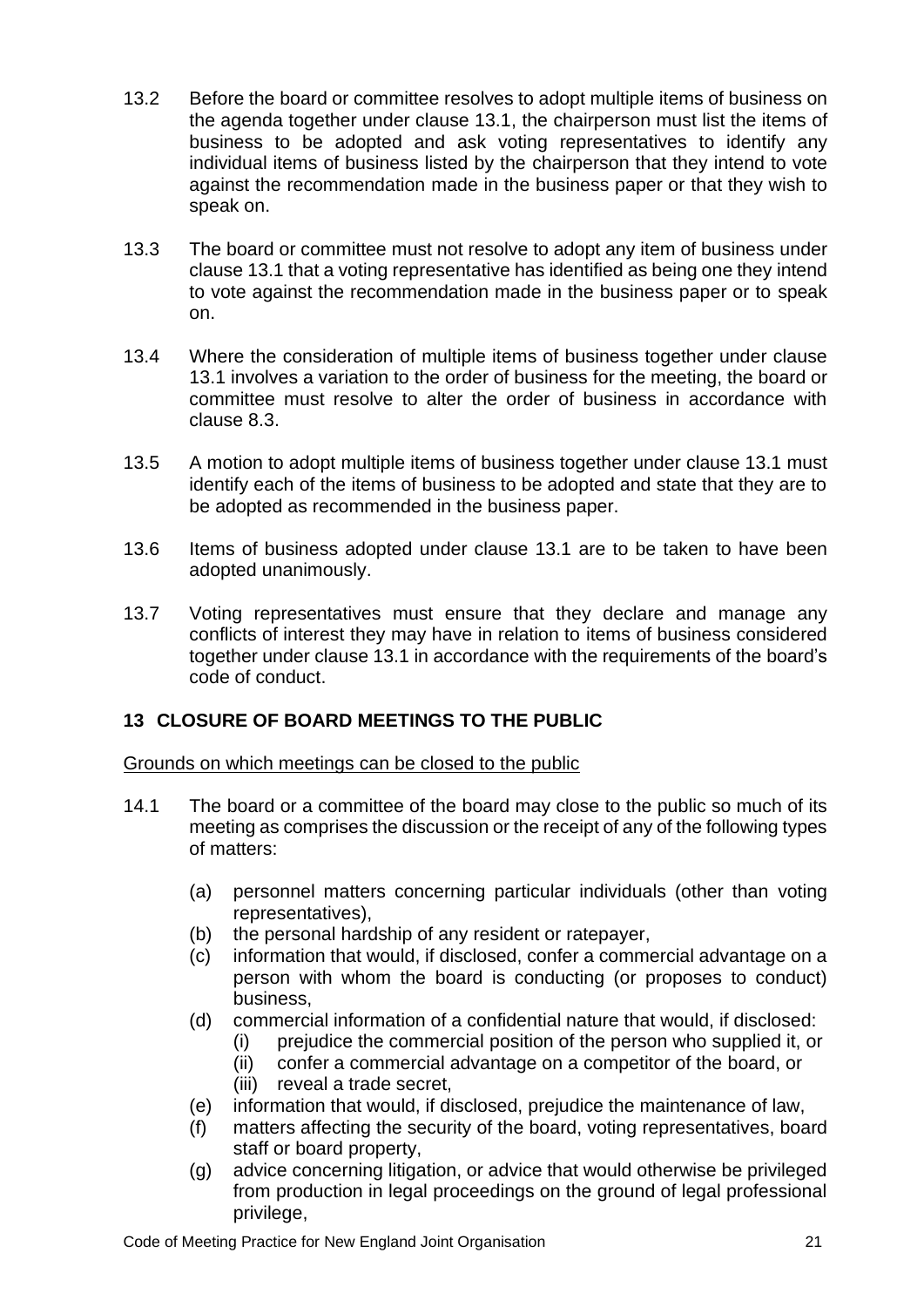- (h) information concerning the nature and location of a place or an item of Aboriginal significance on community land,
- (i) alleged contraventions of the board's code of conduct.

# **Note: Clause 14.1 reflects section 10A(1) and (2) of the Act.**

14.2 The board or a committee of the board may also close to the public so much of its meeting as comprises a motion to close another part of the meeting to the public.

# **Note: Clause 14.2 reflects section 10A(3) of the Act.**

# Matters to be considered when closing meetings to the public

- 14.3 A meeting is not to remain closed during the discussion of anything referred to in clause 14.1:
	- (a) except for so much of the discussion as is necessary to preserve the relevant confidentiality, privilege or security, and
	- (b) if the matter concerned is a matter other than a personnel matter concerning particular individuals, the personal hardship of a resident or ratepayer or a trade secret – unless the board or committee concerned is satisfied that discussion of the matter in an open meeting would, on balance, be contrary to the public interest.

# **Note: Clause 14.3 reflects section 10B(1) of the Act.**

- 14.4 A meeting is not to be closed during the receipt and consideration of information or advice referred to in clause 14.1(g) unless the advice concerns legal matters that:
	- (a) are substantial issues relating to a matter in which the board or committee is involved, and
	- (b) are clearly identified in the advice, and
	- (c) are fully discussed in that advice.

# **Note: Clause 14.4 reflects section 10B(2) of the Act.**

14.5 If a meeting is closed during the discussion of a motion to close another part of the meeting to the public (as referred to in clause 14.2), the consideration of the motion must not include any consideration of the matter or information to be discussed in that other part of the meeting other than consideration of whether the matter concerned is a matter referred to in clause 14.1.

# **Note: Clause 14.5 reflects section 10B(3) of the Act.**

- 14.6 For the purpose of determining whether the discussion of a matter in an open meeting would be contrary to the public interest, it is irrelevant that:
	- (a) a person may misinterpret or misunderstand the discussion, or
	- (b) the discussion of the matter may:
		- (i) cause embarrassment to the board or committee concerned, or to voting representatives or to employees of the board, or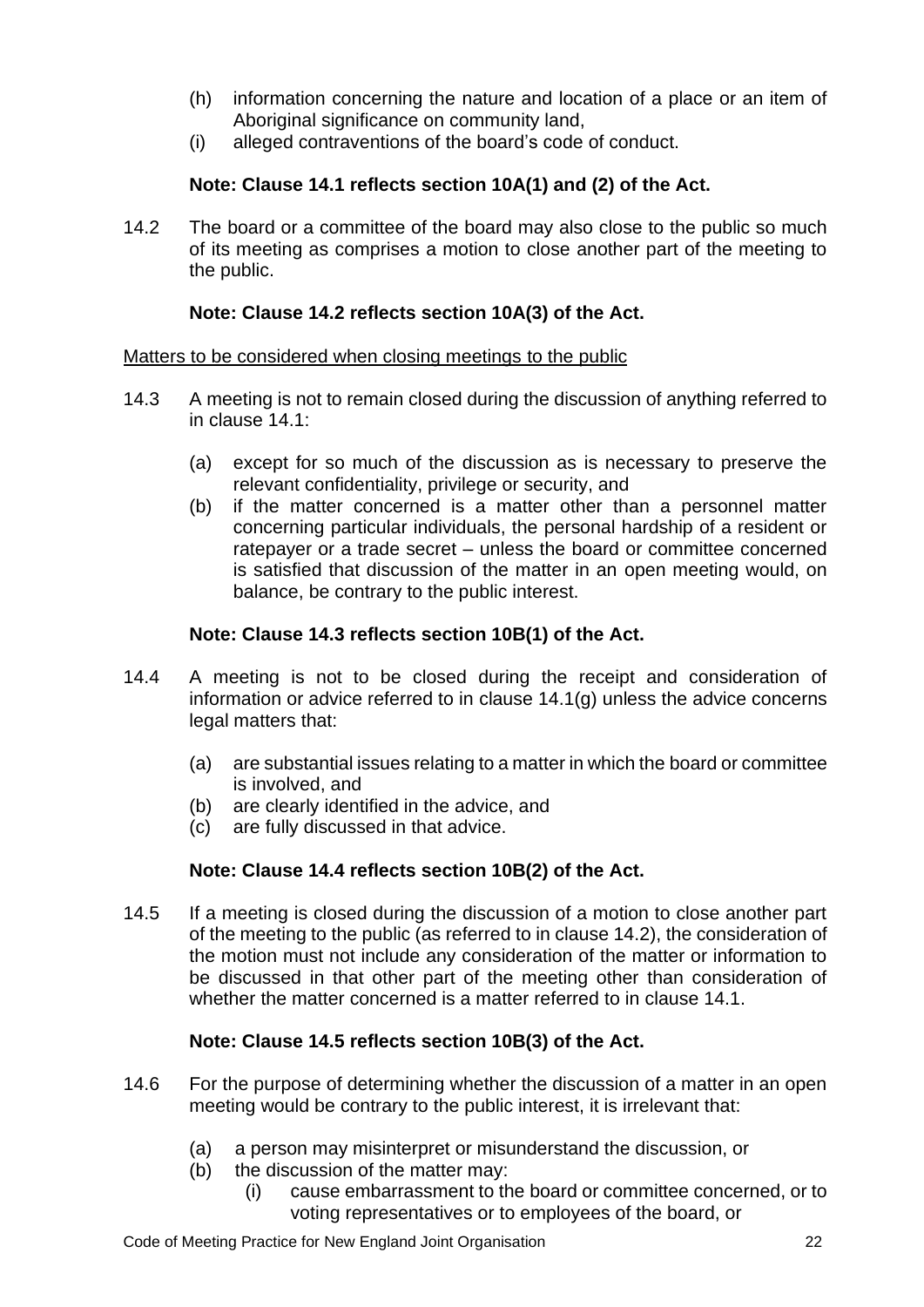(ii) cause a loss of confidence in the board or committee.

# **Note: Clause 14.6 reflects section 10B(4) of the Act.**

14.7 In deciding whether part of a meeting is to be closed to the public, the board or committee concerned must consider any relevant guidelines issued by the Chief Executive of the Office of Local Government.

# **Note: Clause 14.7 reflects section 10B(5) of the Act.**

### Notice of likelihood of closure not required in urgent cases

- 14.8 Part of a meeting of the board, or of a committee of the board, may be closed to the public while the board or committee considers a matter that has not been identified in the agenda for the meeting under clause 3.21 as a matter that is likely to be considered when the meeting is closed, but only if:
	- (a) it becomes apparent during the discussion of a particular matter that the matter is a matter referred to in clause 14.1, and
	- (b) the board or committee, after considering any representations made under clause 14.9, resolves that further discussion of the matter:
		- (i) should not be deferred (because of the urgency of the matter), and
		- (ii) should take place in a part of the meeting that is closed to the public.

### **Note: Clause 14.8 reflects section 10C of the Act.**

#### Representations by members of the public

14.9 The board, or a committee of the board, may allow members of the public to make representations to or at a meeting, before any part of the meeting is closed to the public, as to whether that part of the meeting should be closed.

### **Note: Clause 14.9 reflects section 10A(4) of the Act.**

- 14.10 A representation under clause 14.9 is to be made after the motion to close the part of the meeting is moved and seconded.
- 14.11 Where the matter has been identified in the agenda of the meeting under clause 3.21 as a matter that is likely to be considered when the meeting is closed to the public, in order to make representations under clause 14.9, members of the public must first make an application to the board in the approved form. Applications must be received by **3 days** before the meeting at which the matter is to be considered.
- 14.12 The executive officer (or their delegate) may refuse an application made under clause 14.11. The executive officer or their delegate must give reasons in writing for a decision to refuse an application.
- 14.13 No more than **three** speakers are to be permitted to make representations under clause 14.9.

Code of Meeting Practice for New England Joint Organisation 23 14.14 If more than the permitted number of speakers apply to make representations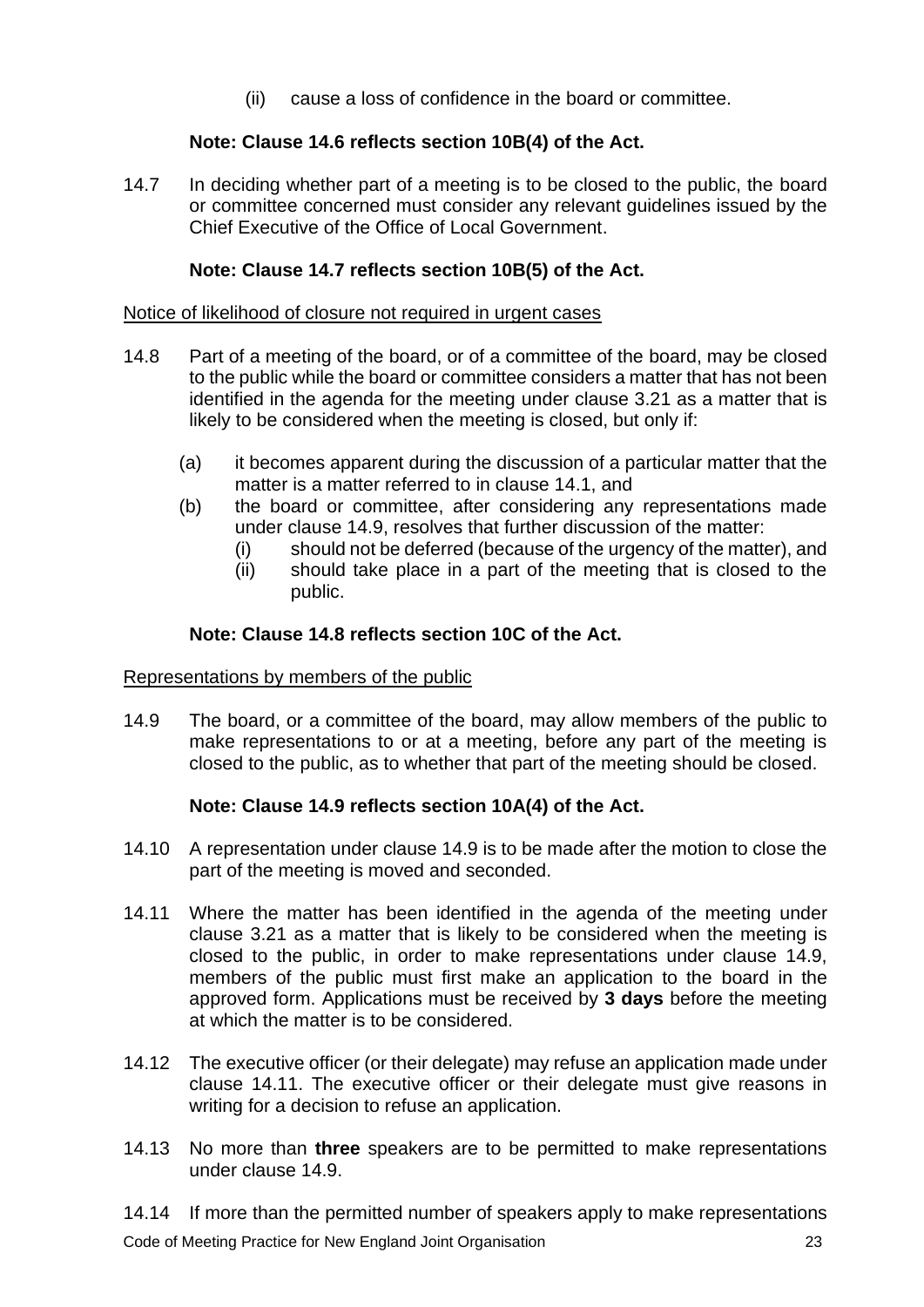under clause 14.9, the executive officer or their delegate may request the speakers to nominate from among themselves the persons who are to make representations to the board. If the speakers are not able to agree on whom to nominate to make representations under clause 14.9, the executive officer or their delegate is to determine who will make representations to the board.

- 14.15 The executive officer (or their delegate) is to determine the order of speakers.
- 14.16 Where the board or a committee of the board proposes to close a meeting or part of a meeting to the public in circumstances where the matter has not been identified in the agenda for the meeting under clause 3.21 as a matter that is likely to be considered when the meeting is closed to the public, the chairperson is to invite representations from the public under clause 14.9 after the motion to close the part of the meeting is moved and seconded. The chairperson is to permit no more than **one** speakers to make representations in such order as determined by the chairperson.
- 14.17 Each speaker will be allowed **five** minutes to make representations, and this time limit is to be strictly enforced by the chairperson. Speakers must confine their representations to whether the meeting should be closed to the public. If a speaker digresses to irrelevant matters, the chairperson is to direct the speaker not to do so. If a speaker fails to observe a direction from the chairperson, the speaker will not be further heard.

# Expulsion of non-voting representatives from meetings closed to the public

- 14.18 If a meeting or part of a meeting of the board or a committee of the board is closed to the public in accordance with section 10A of the Act and this code, any person who is not a voting representative and who fails to leave the meeting when requested, may be expelled from the meeting as provided by section 10(2)(a) or (b) of the Act.
- 14.19 If any such person, after being notified of a resolution or direction expelling them from the meeting, fails to leave the place where the meeting is being held, a police officer, or any person authorised for the purpose by the board or person presiding, may, by using only such force as is necessary, remove the first-mentioned person from that place and, if necessary restrain that person from re-entering that place for the remainder of the meeting.

### Information to be disclosed in resolutions closing meetings to the public

- 14.20 The grounds on which part of a meeting is closed must be stated in the decision to close that part of the meeting and must be recorded in the minutes of the meeting. The grounds must specify the following:
	- (a) the relevant provision of section 10A(2) of the Act,
	- (b) the matter that is to be discussed during the closed part of the meeting,
	- (c) the reasons why the part of the meeting is being closed, including (if the matter concerned is a matter other than a personnel matter concerning particular individuals, the personal hardship of a resident or ratepayer or a trade secret) an explanation of the way in which discussion of the matter in an open meeting would be, on balance, contrary to the public interest.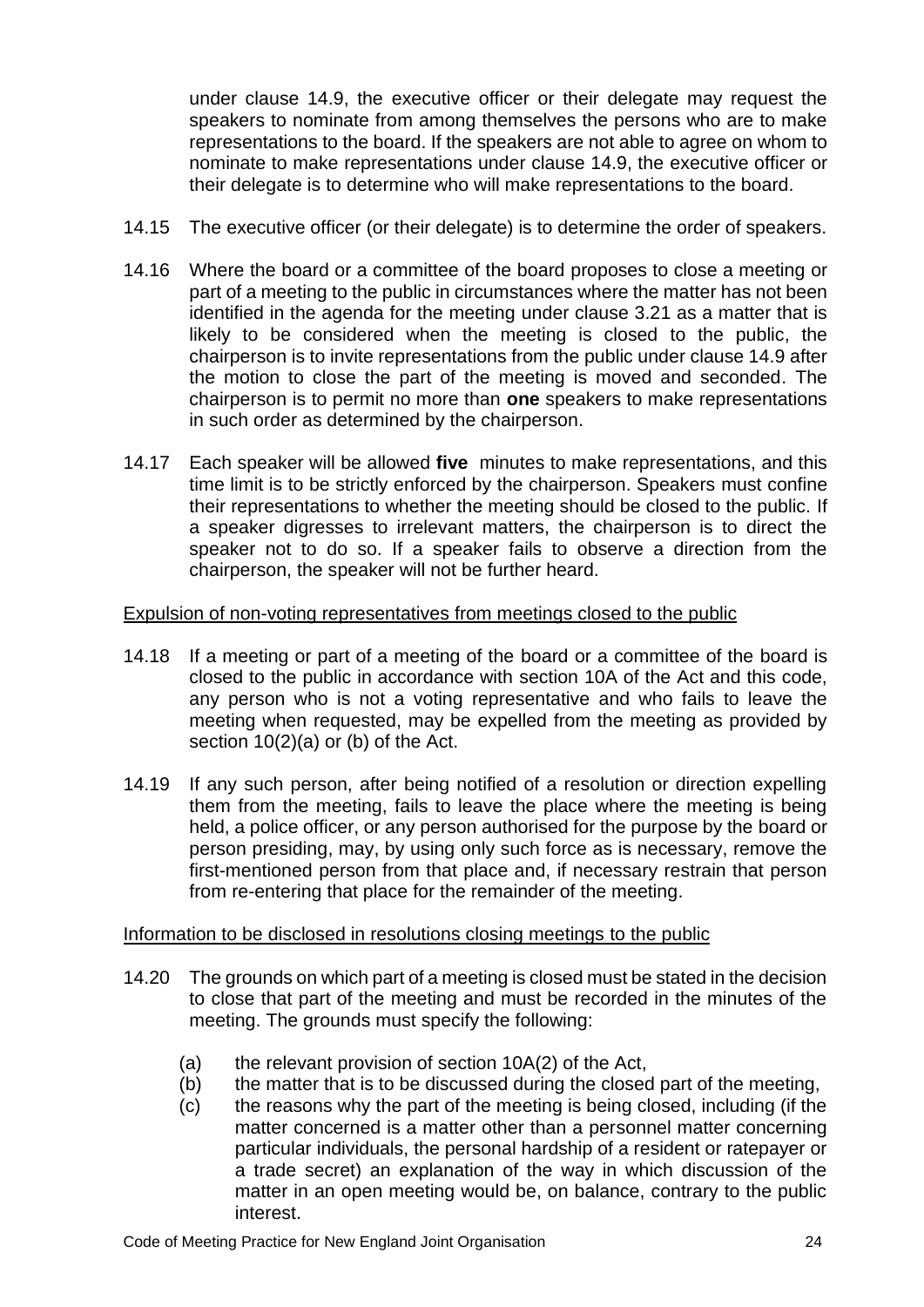# **Note: Clause 14.20 reflects section 10D of the Act.**

#### Resolutions passed at closed meetings to be made public

- 14.21 If the board passes a resolution during a meeting, or a part of a meeting, that is closed to the public, the chairperson must make the resolution public as soon as practicable after the meeting, or the relevant part of the meeting, has ended, and the resolution must be recorded in the publicly available minutes of the meeting.
- 14.22 Resolutions passed during a meeting, or a part of a meeting, that is closed to the public must be made public by the chairperson under clause 14.21 during a part of the meeting that is webcast.

### <span id="page-24-0"></span>**14 KEEPING ORDER AT MEETINGS**

#### Points of order

- 15.1 A voting representative may draw the attention of the chairperson to an alleged breach of this code by raising a point of order. A point of order does not require a seconder.
- 15.2 A point of order cannot be made with respect to adherence to the principles contained in clause 2.1.
- 15.3 A point of order must be taken immediately it is raised. The chairperson must suspend the business before the meeting and permit the voting representative raising the point of order to state the provision of this code they believe has been breached. The chairperson must then rule on the point of order – either by upholding it or by overruling it.

#### Questions of order

- 15.4 The chairperson, without the intervention of any other voting representative, may call any voting representative to order whenever, in the opinion of the chairperson, it is necessary to do so.
- 15.5 A voting representative who claims that another voting representative has committed an act of disorder, or is out of order, may call the attention of the chairperson to the matter.
- 15.6 The chairperson must rule on a question of order immediately after it is raised but, before doing so, may invite the opinion of the board.
- 15.7 The chairperson's ruling must be obeyed unless a motion dissenting from the ruling is passed.

#### Motions of dissent

15.8 A voting representative can, without notice, move to dissent from a ruling of the chairperson on a point of order or a question of order. If that happens, the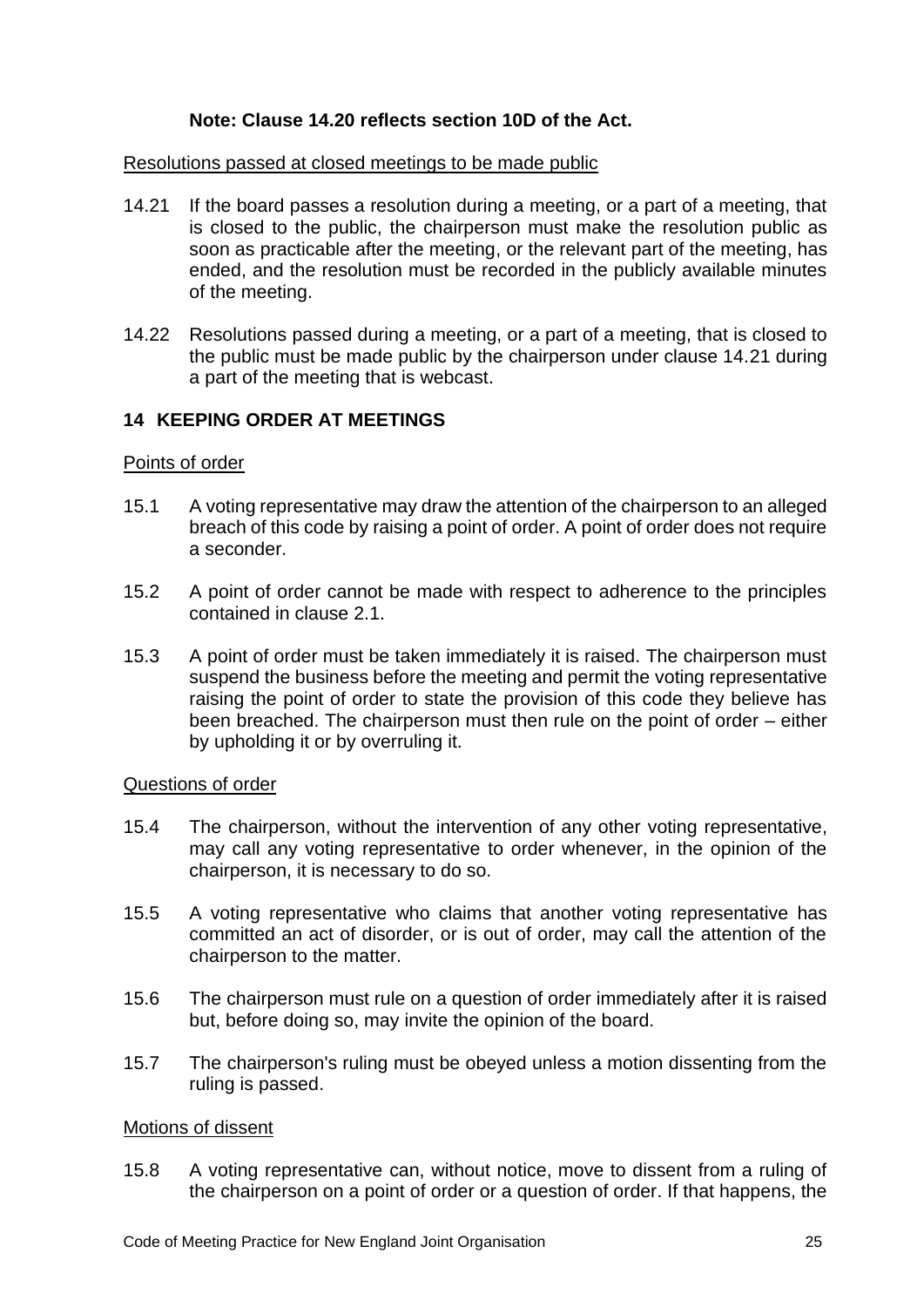chairperson must suspend the business before the meeting until a decision is made on the motion of dissent.

- 15.9 If a motion of dissent is passed, the chairperson must proceed with the suspended business as though the ruling dissented from had not been given. If, as a result of the ruling, any motion or business has been rejected as out of order, the chairperson must restore the motion or business to the agenda and proceed with it in due course.
- 15.10 Despite any other provision of this code, only the mover of a motion of dissent and the chairperson can speak to the motion before it is put. The mover of the motion does not have a right of general reply.

### Acts of disorder

- 15.11 A voting representative commits an act of disorder if the voting representative, at a meeting of the board or a committee of the board:
	- (a) contravenes the Act or any regulation in force under the Act or this code, or
	- (b) assaults or threatens to assault another voting representative or person present at the meeting, or
	- (c) moves or attempts to move a motion or an amendment that has an unlawful purpose or that deals with a matter that is outside the jurisdiction of the board or the committee, or addresses or attempts to address the board or the committee on such a motion, amendment or matter, or
	- (d) insults or makes personal reflections on or imputes improper motives to any other board official, or alleges a breach of the board's code of conduct, or
	- (e) says or does anything that is inconsistent with maintaining order at the meeting or is likely to bring the board or the committee into disrepute.
- 15.12 The chairperson may require a voting representative:
	- (a) to apologise without reservation for an act of disorder referred to in clauses 15.11(a) or (b), or
	- (b) to withdraw a motion or an amendment referred to in clause 15.11(c) and, where appropriate, to apologise without reservation, or
	- (c) to retract and apologise without reservation for an act of disorder referred to in clauses 15.11(d) and (e).

### How disorder at a meeting may be dealt with

15.13 If disorder occurs at a meeting of the board, the chairperson may adjourn the meeting for a period of not more than fifteen (15) minutes and leave the chair. The board, on reassembling, must, on a question put from the chairperson, decide without debate whether the business is to be proceeded with or not. This clause applies to disorder arising from the conduct of members of the public as well as disorder arising from the conduct of voting representatives.

### Expulsion from meetings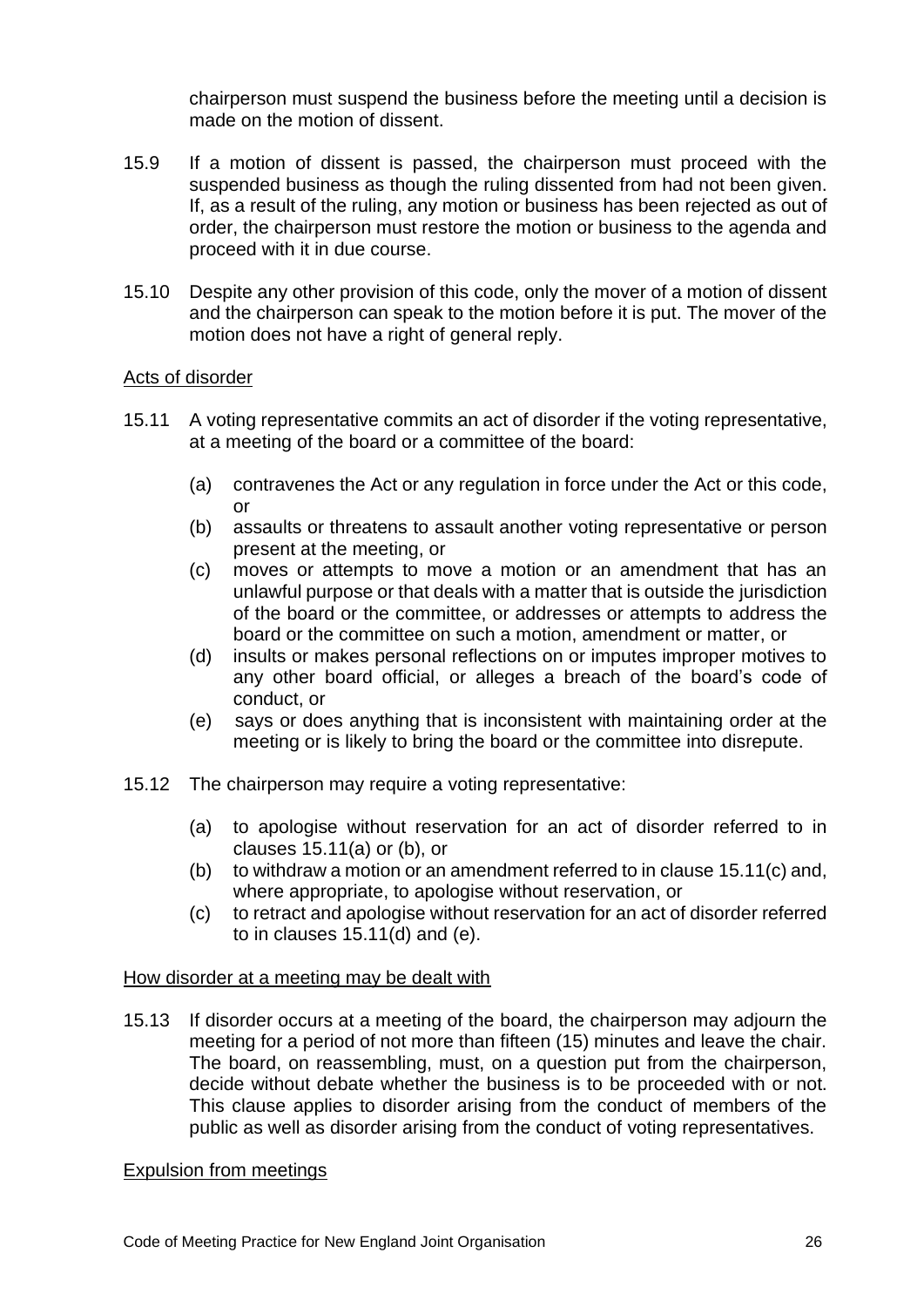- 15.15 All chairpersons of meetings of the board and committees of the board are authorised under this code to expel any person other than a voting representative, from a board or committee meeting, for the purposes of section 10(2)(b) of the Act. Voting representatives may only be expelled by resolution of the board or the committee of the board.
- 15.16 Clause 15.15] does not limit the ability of the board or a committee of the board to resolve to expel a person, including a voting representative, from a board or committee meeting, under section 10(2)(a) of the Act.
- 15.17 A voting representative may, as provided by section 10(2)(a) or (b) of the Act, be expelled from a meeting of the board for having failed to comply with a requirement under clause 15.12. The expulsion of a voting representative from the meeting for that reason does not prevent any other action from being taken against the voting representative for the act of disorder concerned.
- 15.18 A member of the public may, as provided by section 10(2)(a) or (b) of the Act, be expelled from a meeting of the board for engaging in or having engaged in disorderly conduct at the meeting.
- 15.19 Where a voting representative or a member of the public is expelled from a meeting, the expulsion and the name of the person expelled, if known, are to be recorded in the minutes of the meeting.
- 15.20 If a voting representative or a member of the public fails to leave the place where a meeting of the board is being held immediately after they have been expelled, a police officer, or any person authorised for the purpose by the board or person presiding, may, by using only such force as is necessary, remove the voting representative or member of the public from that place and, if necessary, restrain the voting representative or member of the public from re-entering that place for the remainder of the meeting.

Use of mobile phones and the unauthorised recording of meetings

- 15.21 Voting representatives, board staff and members of the public must ensure that mobile phones are turned to silent during meetings of the board and committees of the board.
- 15.22 A person must not live stream or use an audio recorder, video camera, mobile phone or any other device to make a recording of the proceedings of a meeting of the board or a committee of the board without the prior authorisation of the board or the committee.
- 15.23 Any person who contravenes or attempts to contravene clause 15.22, may be expelled from the meeting as provided for under section 10(2) of the Act.
- 15.24 If any such person, after being notified of a resolution or direction expelling them from the meeting, fails to leave the place where the meeting is being held, a police officer, or any person authorised for the purpose by the board or person presiding, may, by using only such force as is necessary, remove the first-mentioned person from that place and, if necessary, restrain that person from re-entering that place for the remainder of the meeting.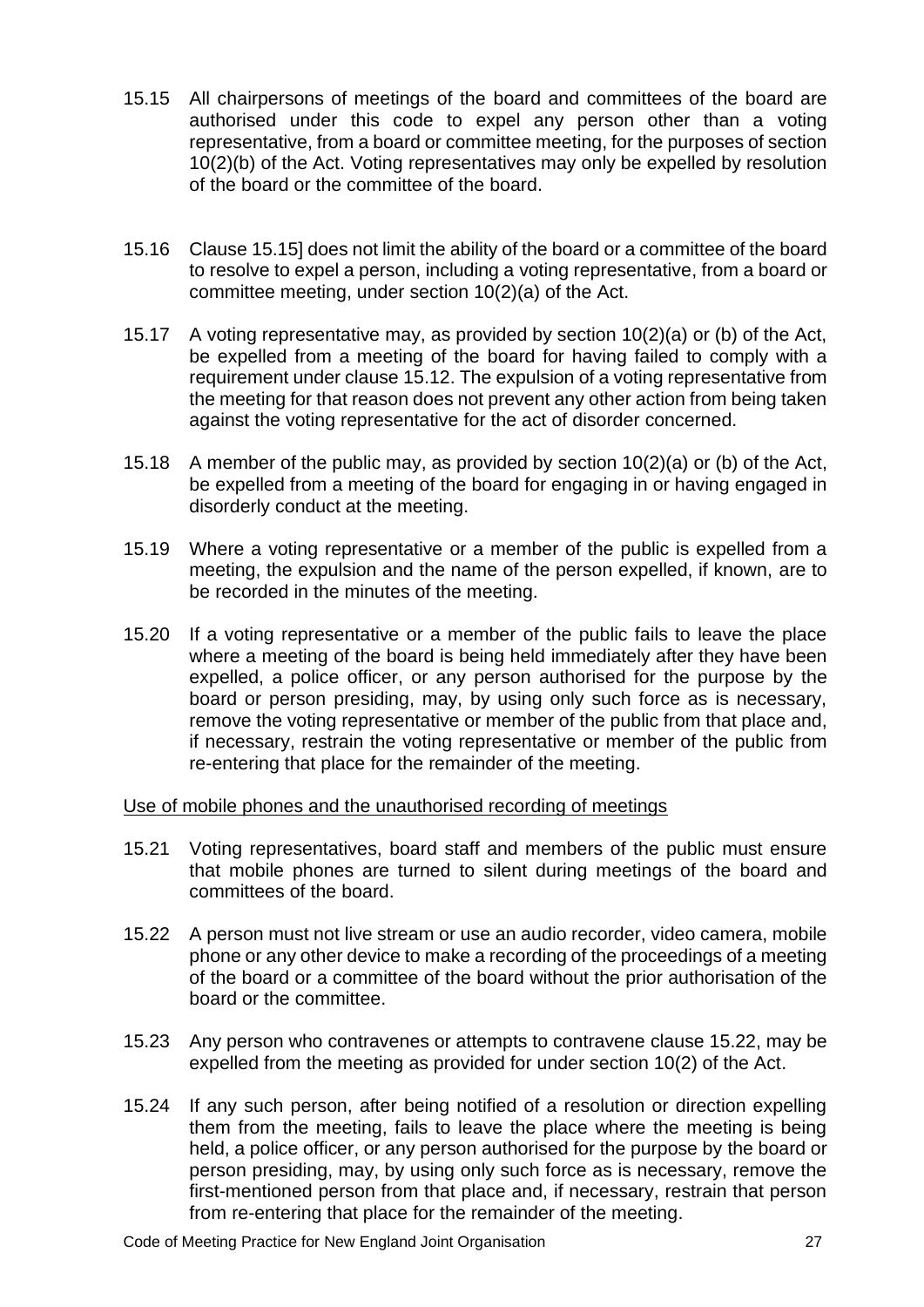# <span id="page-27-0"></span>**15 CONFLICTS OF INTEREST**

16.1 All voting representatives and, where applicable, all other persons, must declare and manage any conflicts of interest they may have in matters being considered at meetings of the board and committees of the board in accordance with the board's code of conduct. All declarations of conflicts of interest and how the conflict of interest was managed by the person who made the declaration must be recorded in the minutes of the meeting at which the declaration was made.

# <span id="page-27-1"></span>**16 DECISIONS OF THE BOARD**

# Board decisions

17.1 A decision supported by a majority of the votes at a meeting of the board at which a quorum is present is a decision of the board.

**Note: Clause 17.1 reflects section 371 of the Act in the case of boards and section 400T(8) in the case of joint organisations.**

**Note: Under section 400U(4) of the Act, joint organisations may specify more stringent voting requirements for decisions by the board such as a 75% majority or consensus decision making. Where a joint organisation's charter specifies more stringent voting requirements, clause 17.1 must be adapted to reflect those requirements.**

17.2 Decisions made by the board must be accurately recorded in the minutes of the meeting at which the decision is made.

### Rescinding or altering board decisions

17.3 A resolution passed by the board may not be altered or rescinded except by a motion to that effect of which notice has been given under clause 3.10.

# **Note: Clause 17.3 reflects section 372(1) of the Act.**

17.4 If a notice of motion to rescind a resolution is given at the meeting at which the resolution is carried, the resolution must not be carried into effect until the motion of rescission has been dealt with

### **Note: Clause 17.4 reflects section 372(2) of the Act.**

17.5 If a motion has been lost, a motion having the same effect must not be considered unless notice of it has been duly given in accordance with clause 3.10.

# **Note: Clause 17.5 reflects section 372(3) of the Act.**

17.6 A notice of motion to alter or rescind a resolution, and a notice of motion which has the same effect as a motion which has been lost, must be signed by three (3) voting representatives if less than three (3) months has elapsed since the resolution was passed, or the motion was lost.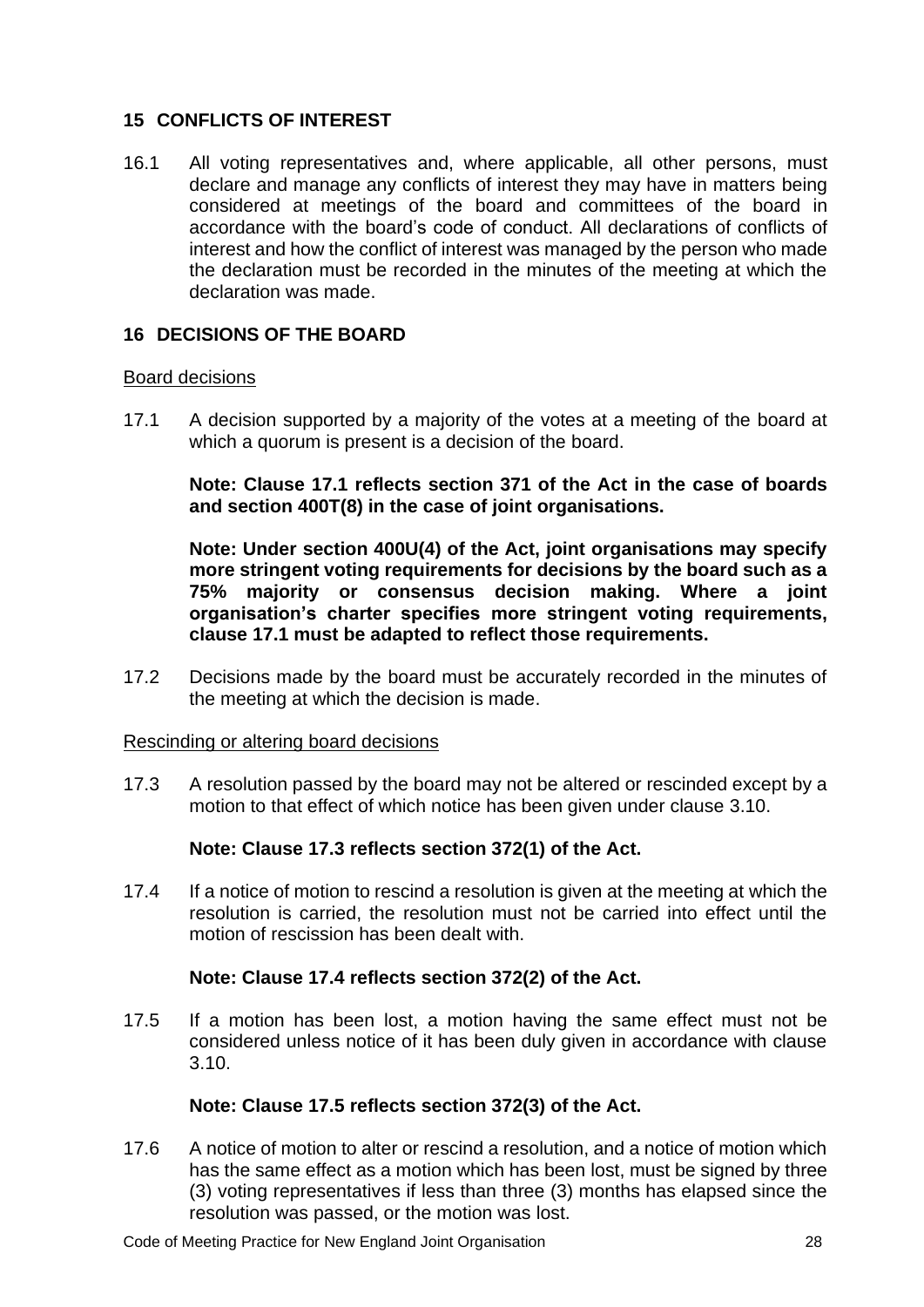# **Note: Clause 17.6 reflects section 372(4) of the Act.**

17.7 If a motion to alter or rescind a resolution has been lost, or if a motion which has the same effect as a previously lost motion is lost, no similar motion may be brought forward within three (3) months of the meeting at which it was lost. This clause may not be evaded by substituting a motion differently worded, but in principle the same.

# **Note: Clause 17.7 reflects section 372(5) of the Act.**

17.8 The provisions of clauses 17.5–17.7 concerning lost motions do not apply to motions of adjournment.

# **Note: Clause 17.8 reflects section 372(7) of the Act.**

- 17.9 A notice of motion submitted in accordance with clause 17.6 may only be withdrawn under clause 3.11 with the consent of all signatories to the notice of motion.
- 17.11 A motion to alter or rescind a resolution of the board may be moved on the report of a committee of the board and any such report must be recorded in the minutes of the meeting of the board.

# **Note: Clause 17.11 reflects section 372(6) of the Act.**

- 17.12 Subject to clause 17.7, in cases of urgency, a motion to alter or rescind a resolution of the board may be moved at the same meeting at which the resolution was adopted, where:
	- (a) a notice of motion signed by three voting representatives is submitted to the chairperson, and
	- (b) a motion to have the motion considered at the meeting is passed, and
	- (c) the chairperson rules the business that is the subject of the motion is of great urgency on the grounds that it requires a decision by the board before the next scheduled ordinary meeting of the board.
- 17.13 A motion moved under clause 17.12(b) can be moved without notice. Despite clauses 10.20–10.30, only the mover of a motion referred to in clause 17.12(b) can speak to the motion before it is put.
- 17.14 A motion of dissent cannot be moved against a ruling by the chairperson under clause 17.12(c).

### Recommitting resolutions to correct an error

- 17.15 Despite the provisions of this Part, a voting representative may, with the leave of the chairperson, move to recommit a resolution adopted at the same meeting:
	- (a) to correct any error, ambiguity or imprecision in the board's resolution, or
	- (b) to confirm the voting on the resolution.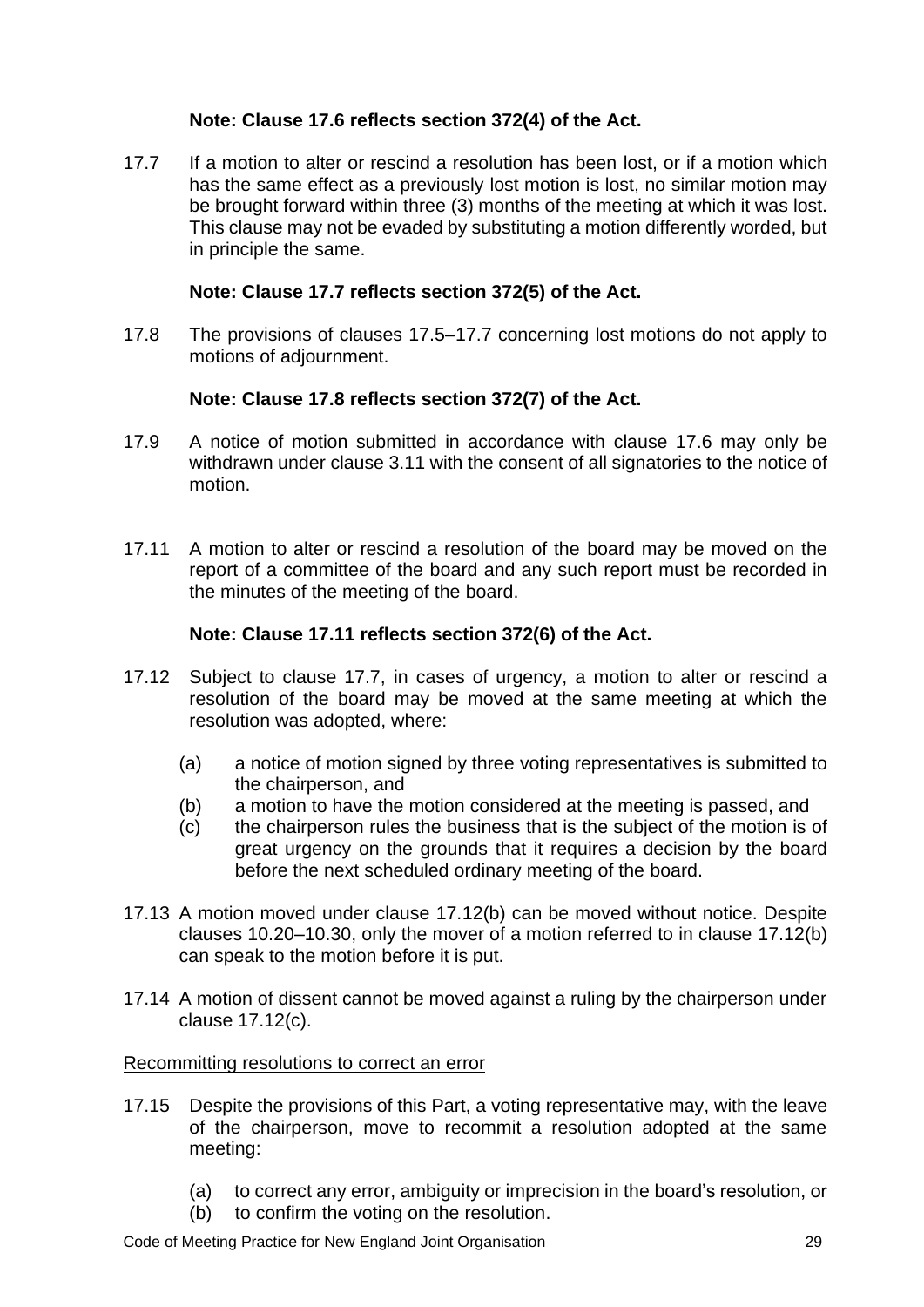- 17.16 In seeking the leave of the chairperson to move to recommit a resolution for the purposes of clause 17.15(a), the voting representative is to propose alternative wording for the resolution.
- 17.17 The chairperson must not grant leave to recommit a resolution for the purposes of clause 17.15(a), unless they are satisfied that the proposed alternative wording of the resolution would not alter the substance of the resolution previously adopted at the meeting.
- 17.18 A motion moved under clause 17.15 can be moved without notice. Despite clauses 10.20–10.30, only the mover of a motion referred to in clause 17.15 can speak to the motion before it is put.
- 17.19 A motion of dissent cannot be moved against a ruling by the chairperson under clause 17.15.
- 17.20 A motion moved under clause 17.15 with the leave of the chairperson cannot be voted on unless or until it has been seconded.

# <span id="page-29-0"></span>**17 AFTER THE MEETING**

### Minutes of meetings

19.1 The board is to keep full and accurate minutes of the proceedings of meetings of the board.

### **Note: Clause 19.1 reflects section 375(1) of the Act.**

- 19.2 At a minimum, the executive officer must ensure that the following matters are recorded in the board's minutes:
	- (a) details of each motion moved at a board meeting and of any amendments moved to it,
	- (b) the names of the mover and seconder of the motion or amendment,
	- (c) whether the motion or amendment was passed or lost, and
	- (d) such other matters specifically required under this code.
- 19.3 The minutes of a board meeting must be confirmed at a subsequent meeting of the board.

# **Note: Clause 19.3 reflects section 375(2) of the Act.**

- 19.4 Any debate on the confirmation of the minutes is to be confined to whether the minutes are a full and accurate record of the meeting they relate to.
- 19.5 When the minutes have been confirmed, they are to be signed by the person presiding at the subsequent meeting.

### **Note: Clause 19.5 reflects section 375(2) of the Act.**

Code of Meeting Practice for New England Joint Organisation 30 19.6 The confirmed minutes of a meeting may be amended to correct typographical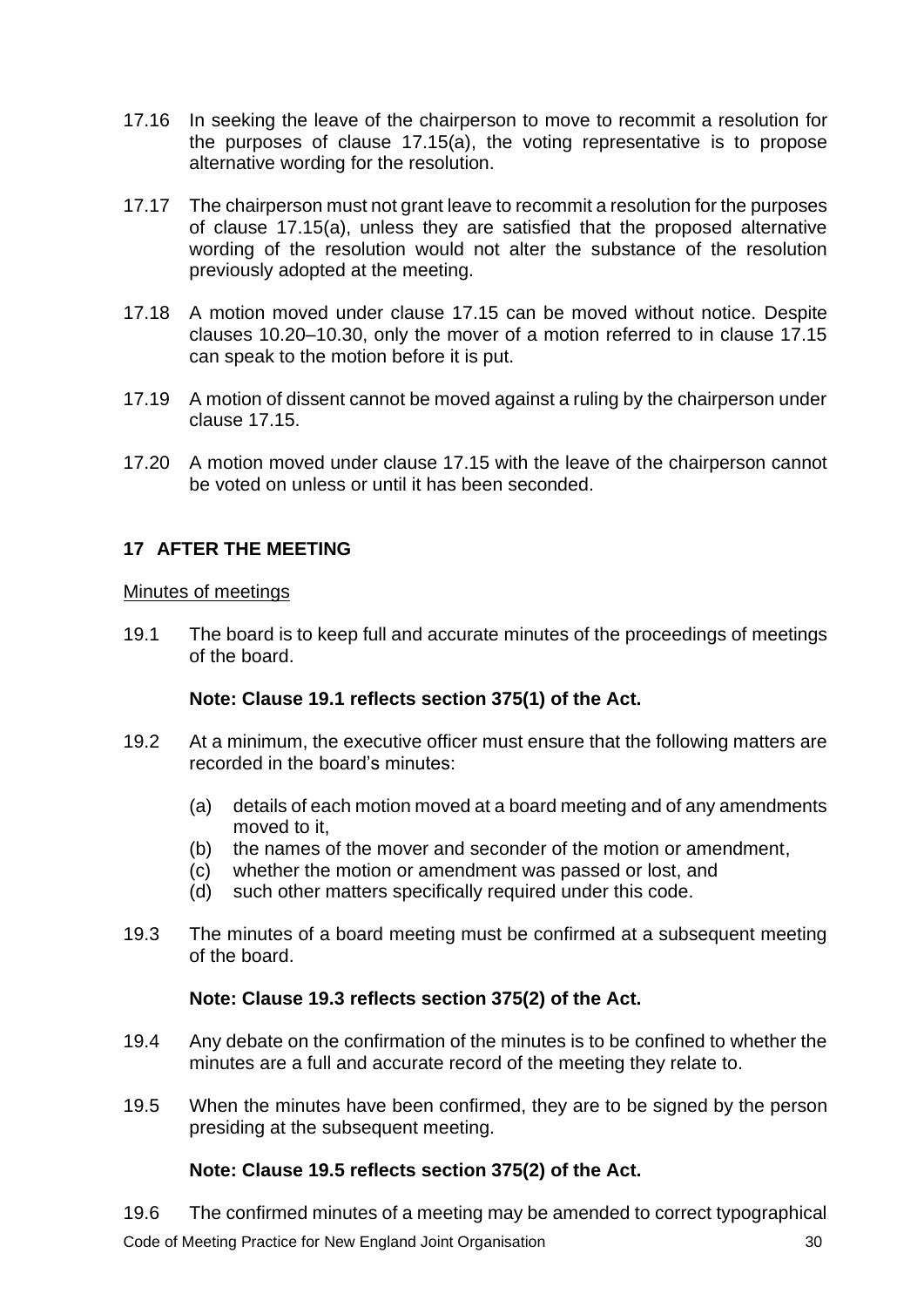or administrative errors after they have been confirmed. Any amendment made under this clause must not alter the substance of any decision made at the meeting.

19.7 The confirmed minutes of a board meeting must be published on the board's website. This clause does not prevent the board from also publishing unconfirmed minutes of its meetings on its website prior to their confirmation.

### Access to correspondence and reports laid on the table at, or submitted to, a meeting

19.8 The board and committees of the board must, during or at the close of a meeting, or during the business day following the meeting, give reasonable access to any person to inspect correspondence and reports laid on the table at, or submitted to, the meeting.

### **Note: Clause 19.8 reflects section 11(1) of the Act.**

19.9 Clause 19.8 does not apply if the correspondence or reports relate to a matter that was received or discussed or laid on the table at, or submitted to, the meeting when the meeting was closed to the public.

### **Note: Clause 19.9 reflects section 11(2) of the Act.**

19.10 Clause 19.8 does not apply if the board or the committee resolves at the meeting, when open to the public, that the correspondence or reports are to be treated as confidential because they relate to a matter specified in section 10A(2) of the Act.

### **Note: Clause 19.10 reflects section 11(3) of the Act.**

19.11 Correspondence or reports to which clauses 19.9 and 19.10 apply are to be marked with the relevant provision of section 10A(2) of the Act that applies to the correspondence or report.

#### Implementation of decisions of the board

19.12 The executive officer is to implement, without undue delay, lawful decisions of the board.

### **Note: Clause 19.12 reflects section 335(b) of the Act.**

#### <span id="page-30-0"></span>**18 BOARD COMMITTEES**

#### Application of this Part

20.1 This Part only applies to committees of the board whose members are all voting representatives.

#### Board committees whose members are all voting representatives

20.2 The board may, by resolution, establish such committees as it considers necessary.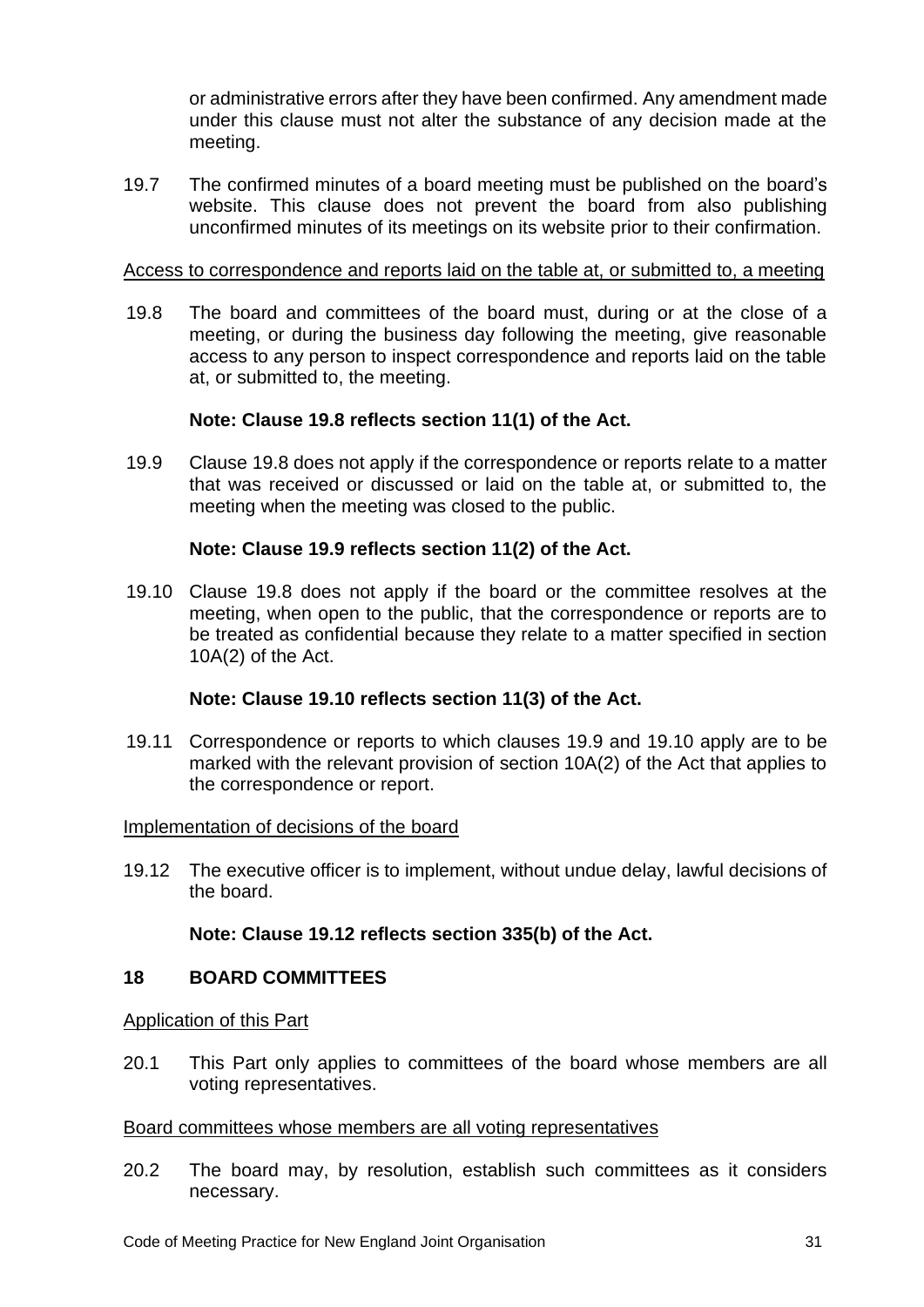- 20.3 A committee of the board is to consist of the chairperson and such other voting representatives as are elected by the voting representatives or appointed by the board.
- 20.4 The quorum for a meeting of a committee of the board is to be:
	- (a) such number of members as the board decides, or
	- (b) if the board has not decided a number a majority of the members of the committee.

#### Functions of committees

20.5 The board must specify the functions of each of its committees when the committee is established, but may from time to time amend those functions.

#### Notice of committee meetings

- 20.6 The executive officer must send to each voting representative, regardless of whether they are a committee member, at least three (3) days before each meeting of the committee, a notice specifying:
	- (a) the time, date and place of the meeting, and
	- (b) the business proposed to be considered at the meeting.
- 20.7 Notice of less than three (3) days may be given of a committee meeting called in an emergency.

#### Attendance at committee meetings

- 20.8 A committee member (other than the chairperson) ceases to be a member of a committee if the committee member:
	- (a) has been absent from three (3) consecutive meetings of the committee without having given reasons acceptable to the committee for the member's absences, or
	- (b) has been absent from at least half of the meetings of the committee held during the immediately preceding year without having given to the committee acceptable reasons for the member's absences.
- 20.9 Clause 20.8 does not apply if all of the members of the board are members of the committee.

#### Non-members entitled to attend committee meetings

- 20.10 A voting representative who is not a member of a committee of the board is entitled to attend, and to speak at a meeting of the committee. However, the voting representative is not entitled:
	- (a) to give notice of business for inclusion in the agenda for the meeting, or
	- (b) to move or second a motion at the meeting, or
	- (c) to vote at the meeting.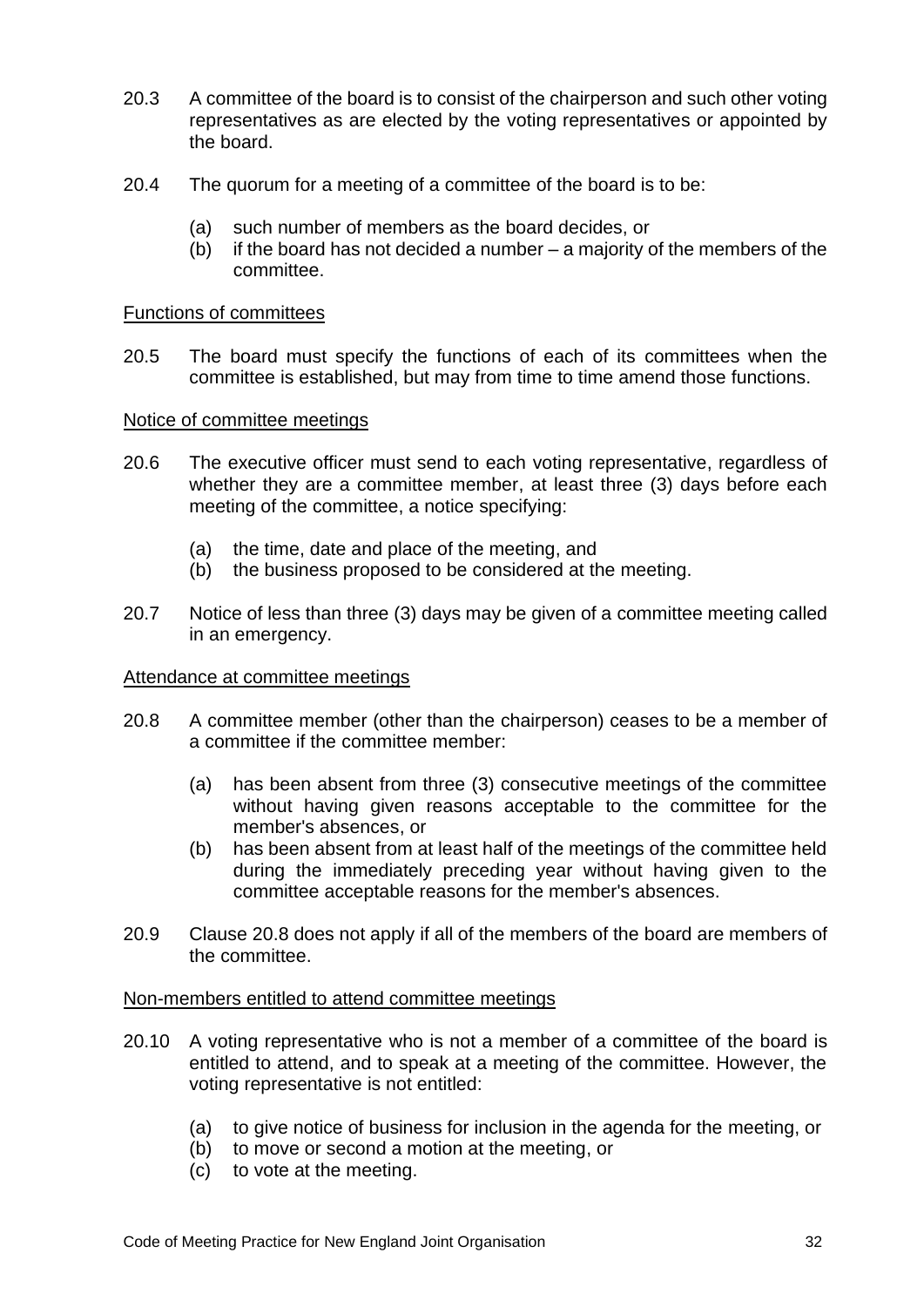### Chairperson and deputy chairperson of board committees

- 20.11 The chairperson of each committee of the board must be:
	- (a) the chairperson, or
	- (b) if the chairperson does not wish to be the chairperson of a committee, a member of the committee elected by the board, or
	- (c) if the board does not elect such a member, a member of the committee elected by the committee.
- 20.12 The board may elect a member of a committee of the board as deputy chairperson of the committee. If the board does not elect a deputy chairperson of such a committee, the committee may elect a deputy chairperson.
- 20.13 If neither the chairperson nor the deputy chairperson of a committee of the board is able or willing to preside at a meeting of the committee, the committee must elect a member of the committee to be acting chairperson of the committee.
- 20.14 The chairperson is to preside at a meeting of a committee of the board. If the chairperson is unable or unwilling to preside, the deputy chairperson (if any) is to preside at the meeting, but if neither the chairperson nor the deputy chairperson is able or willing to preside, the acting chairperson is to preside at the meeting.

# Procedure in committee meetings

- 20.15 Subject to any specific requirements of this code, each committee of the board may regulate its own procedure. The provisions of this code are to be taken to apply to all committees of the board unless the board or the committee determines otherwise in accordance with this clause.
- 20.17 A motion at a committee of a joint organisation is taken to be lost in the event of an equality of votes.

# **Note: Clause 20.17 reflects clause 397E of the Regulation. Joint organisations must adopt clause 20.17 and omit clause 20.16. Boards must not adopt clause 20.17.**

20.18 Voting at a board committee meeting is to be by open means (such as on the voices, by show of hands or by a visible electronic voting system).

### Closure of committee meetings to the public

- 20.19 The provisions of the Act and Part 14 of this code apply to the closure of meetings of committees of the board to the public in the same way they apply to the closure of meetings of the board to the public.
- 20.20 If a committee of the board passes a resolution, or makes a recommendation, during a meeting, or a part of a meeting that is closed to the public, the chairperson must make the resolution or recommendation public as soon as practicable after the meeting or part of the meeting has ended, and report the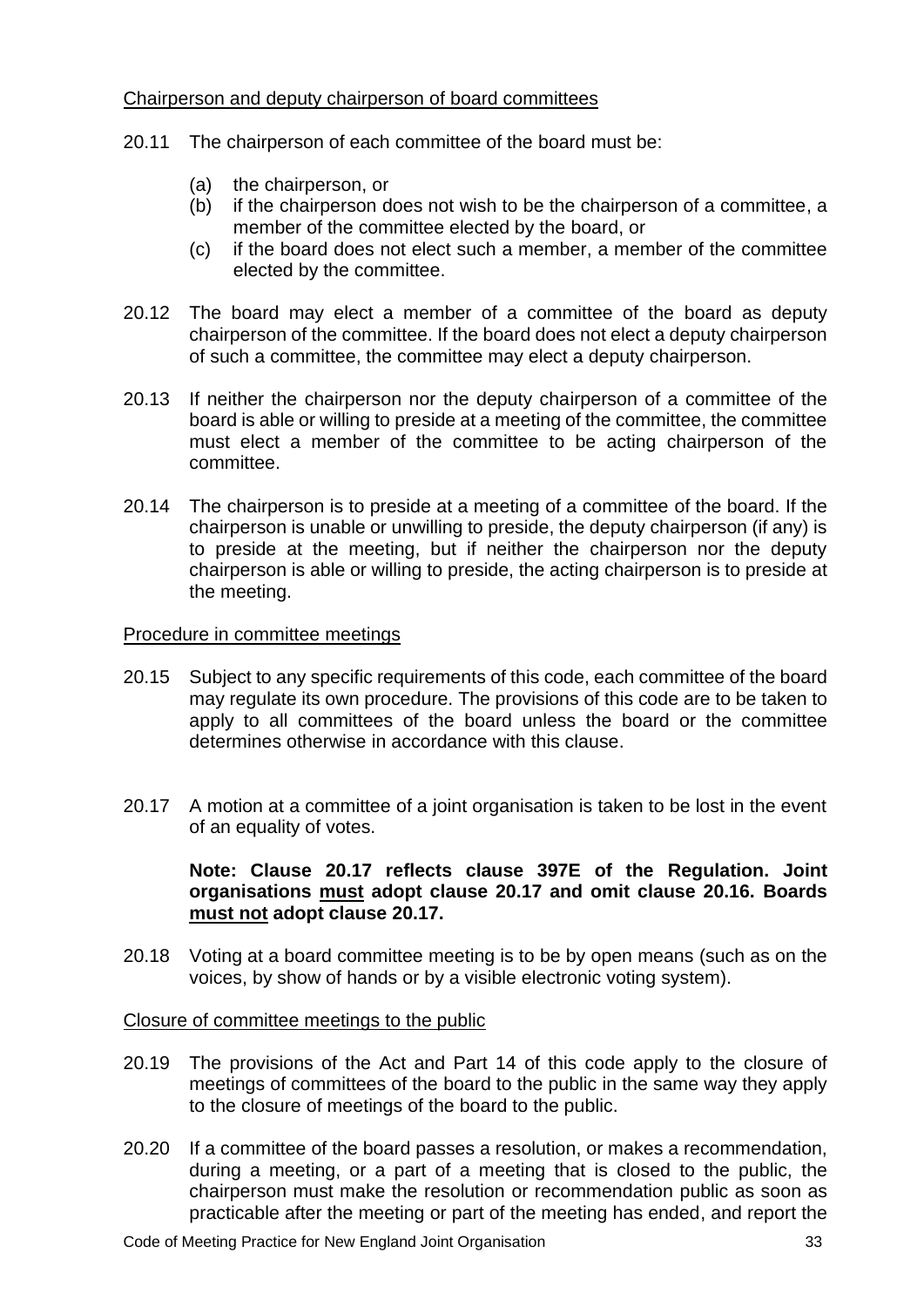resolution or recommendation to the next meeting of the board. The resolution or recommendation must also be recorded in the publicly available minutes of the meeting.

20.21 Resolutions passed during a meeting, or a part of a meeting that is closed to the public must be made public by the chairperson under clause 20.20 during a part of the meeting that is webcast.

### Disorder in committee meetings

20.22 The provisions of the Act and this code relating to the maintenance of order in board meetings apply to meetings of committees of the board in the same way as they apply to meetings of the board.

### Minutes of board committee meetings

- 20.23 Each committee of the board is to keep full and accurate minutes of the proceedings of its meetings. At a minimum, a committee must ensure that the following matters are recorded in the committee's minutes:
	- (a) details of each motion moved at a meeting and of any amendments moved to it,
	- (b) the names of the mover and seconder of the motion or amendment,
	- (c) whether the motion or amendment was passed or lost, and
	- (d) such other matters specifically required under this code.
- 20.25 The minutes of meetings of each committee of the board must be confirmed at a subsequent meeting of the committee.
- 20.26 Any debate on the confirmation of the minutes is to be confined to whether the minutes are a full and accurate record of the meeting they relate to.
- 20.27 When the minutes have been confirmed, they are to be signed by the person presiding at that subsequent meeting.
- 20.28 The confirmed minutes of a meeting may be amended to correct typographical or administrative errors after they have been confirmed. Any amendment made under this clause must not alter the substance of any decision made at the meeting.
- 20.29 The confirmed minutes of a meeting of a committee of the board must be published on the board's website. This clause does not prevent the board from also publishing unconfirmed minutes of meetings of committees of the board on its website prior to their confirmation.

# <span id="page-33-0"></span>**19 IRREGULARITES**

- 21.1 Proceedings at a meeting of a board or a board committee are not invalidated because of:
	- (a) a vacancy in a civic office, or
	- (b) a failure to give notice of the meeting to any voting representative or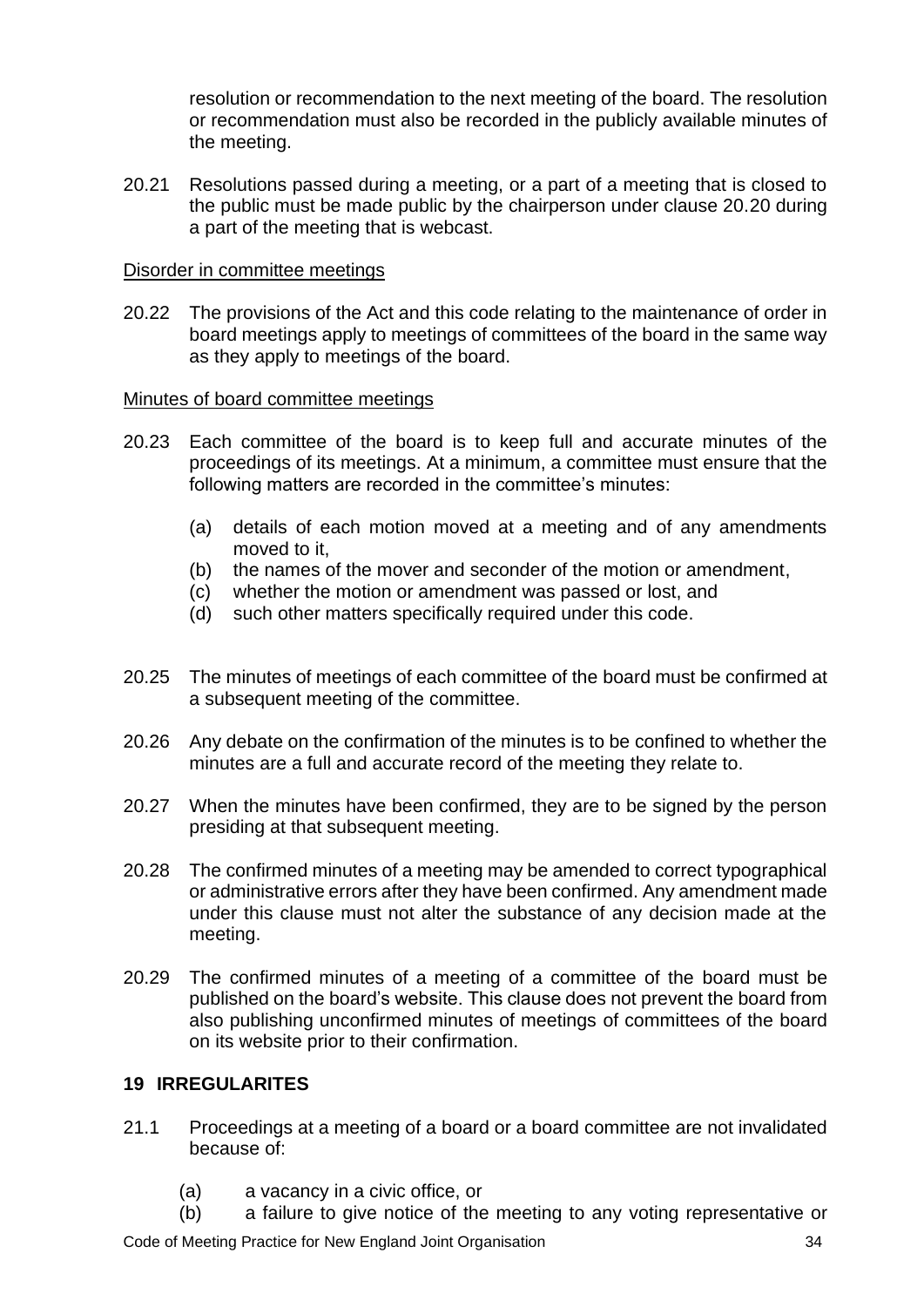committee member, or

- (c) any defect in the election or appointment of a voting representative or committee member, or
- (d) a failure of a voting representative or a committee member to declare a conflict of interest, or to refrain from the consideration or discussion of, or vote on, the relevant matter, at a board or committee meeting in accordance with the board's code of conduct, or
- (e) a failure to comply with this code.

# **Note: Clause 21.1 reflects section 374 of the Act.**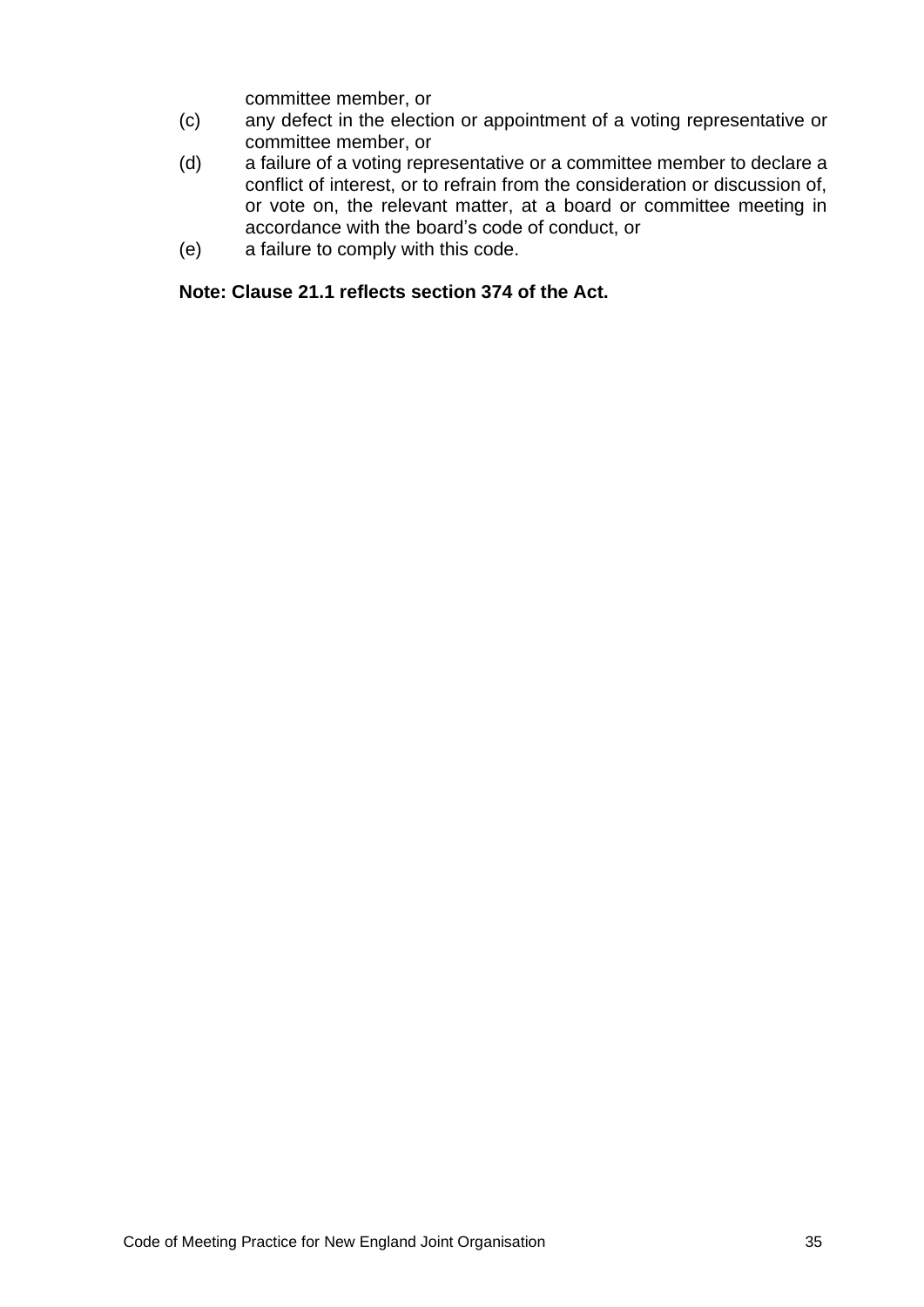# <span id="page-35-0"></span>**20 DEFINITIONS**

| the Act                   | means the Local Government Act 1993                                                                                                                                                                                                                                                                                                                                                                                                 |
|---------------------------|-------------------------------------------------------------------------------------------------------------------------------------------------------------------------------------------------------------------------------------------------------------------------------------------------------------------------------------------------------------------------------------------------------------------------------------|
| act of disorder           | means an act of disorder as defined in clause<br>15.11 of this code                                                                                                                                                                                                                                                                                                                                                                 |
| amendment                 | in relation to an original motion, means a motion<br>moving an amendment to that motion                                                                                                                                                                                                                                                                                                                                             |
| audio recorder            | any device capable of recording speech                                                                                                                                                                                                                                                                                                                                                                                              |
| business day              | means any day except Saturday or Sunday or any<br>other day the whole or part of which is observed<br>as a public holiday throughout New South Wales                                                                                                                                                                                                                                                                                |
| chairperson               | in relation to a meeting of the board $-$ means the<br>person presiding at the meeting as provided by<br>section 369 of the Act and clauses 6.1 and 6.2 of<br>this code, and<br>in relation to a meeting of a committee $-$ means<br>the person presiding at the meeting as provided<br>by clause 20.11 of this code                                                                                                                |
| this code                 | means the board's adopted code of meeting<br>practice                                                                                                                                                                                                                                                                                                                                                                               |
| committee of the board    | means a committee established by the board in<br>accordance with clause 20.2 of this code (being a<br>consisting<br>only<br>of<br>voting<br>committee<br>representatives) or the board when it has resolved<br>itself into committee of the whole under clause<br>12.1                                                                                                                                                              |
| board official            | has the same meaning it has in the Model Code<br>of Conduct for Local Boards in NSW                                                                                                                                                                                                                                                                                                                                                 |
| day                       | means calendar day                                                                                                                                                                                                                                                                                                                                                                                                                  |
| division                  | means a request by two voting representatives<br>under clause 11.7 of this code requiring the<br>recording of the<br>of<br>the<br>names<br>voting<br>representatives who voted both for and against a<br>motion                                                                                                                                                                                                                     |
| foreshadowed<br>amendment | means a proposed amendment foreshadowed by<br>a voting representative under clause 10.18 of this<br>code during debate on the first amendment                                                                                                                                                                                                                                                                                       |
| foreshadowed motion       | means a motion foreshadowed by a voting<br>representative under clause 10.17 of this code<br>during debate on an original motion                                                                                                                                                                                                                                                                                                    |
| open voting               | means voting on the voices or by a show of hands<br>or by a visible electronic voting system or similar<br>means                                                                                                                                                                                                                                                                                                                    |
| planning decision         | means a decision made in the exercise of a<br>function of a board under the <i>Environmental</i><br>Planning and Assessment Act 1979 including any<br>decision relating to a development application, an<br>planning<br>environmental<br>instrument,<br>a<br>development control plan or a development<br>contribution plan under that Act, but not including<br>the making of an order under Division 9.3 of Part<br>9 of that Act |